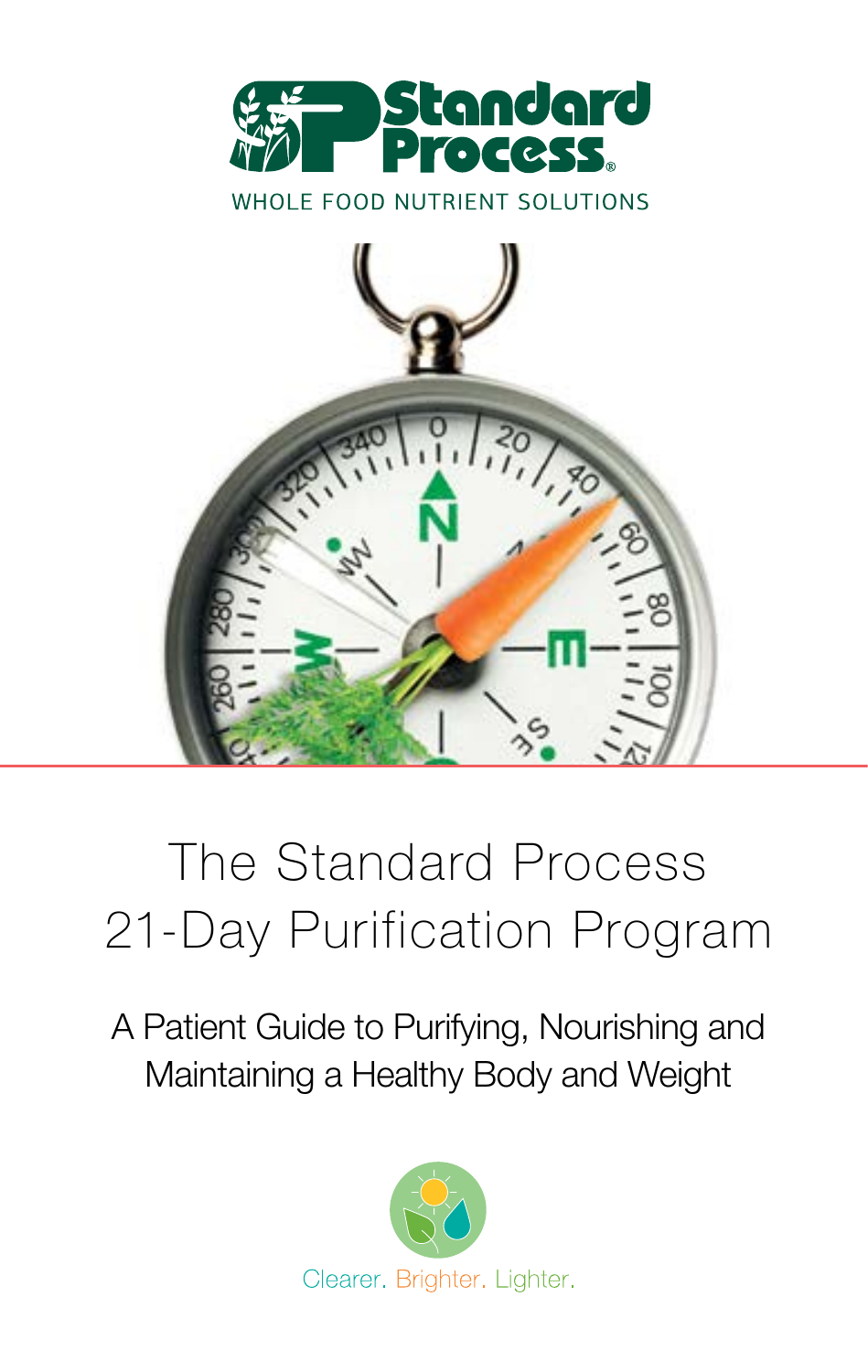

This plan is not a fad diet. It's a new way of life, a strategy that you and your health care professional can modify to fit your individual requirements. The plan is a journey of discovery as you try new foods and learn about eating for better health.\*

### Clearer. Brighter. Lighter. Your life in high resolution.

The Standard Process Purification Program helps your body purify and rebuild itself from the inside out. The program gives you a structured plan for purifying, nourishing and maintaining a healthy lifestyle.

Along with Standard Process supplements, you'll support your major organ systems with the vitamins, minerals and other nutrients found in whole foods. In addition, this program supports the maintenance of healthy weight when combined with a healthy lifestyle. When you've completed the 21-day purification program, you'll be amazed at how good you find yourself feeling. You'll learn how to transition to a new, healthful way of eating that will continue your journey toward a clearer, brighter, lighter way of life now and in the years ahead.\*

\*These statements have not been evaluated by the Food and Drug Administration. These products are not intended to diagnose, treat, cure, or prevent any disease.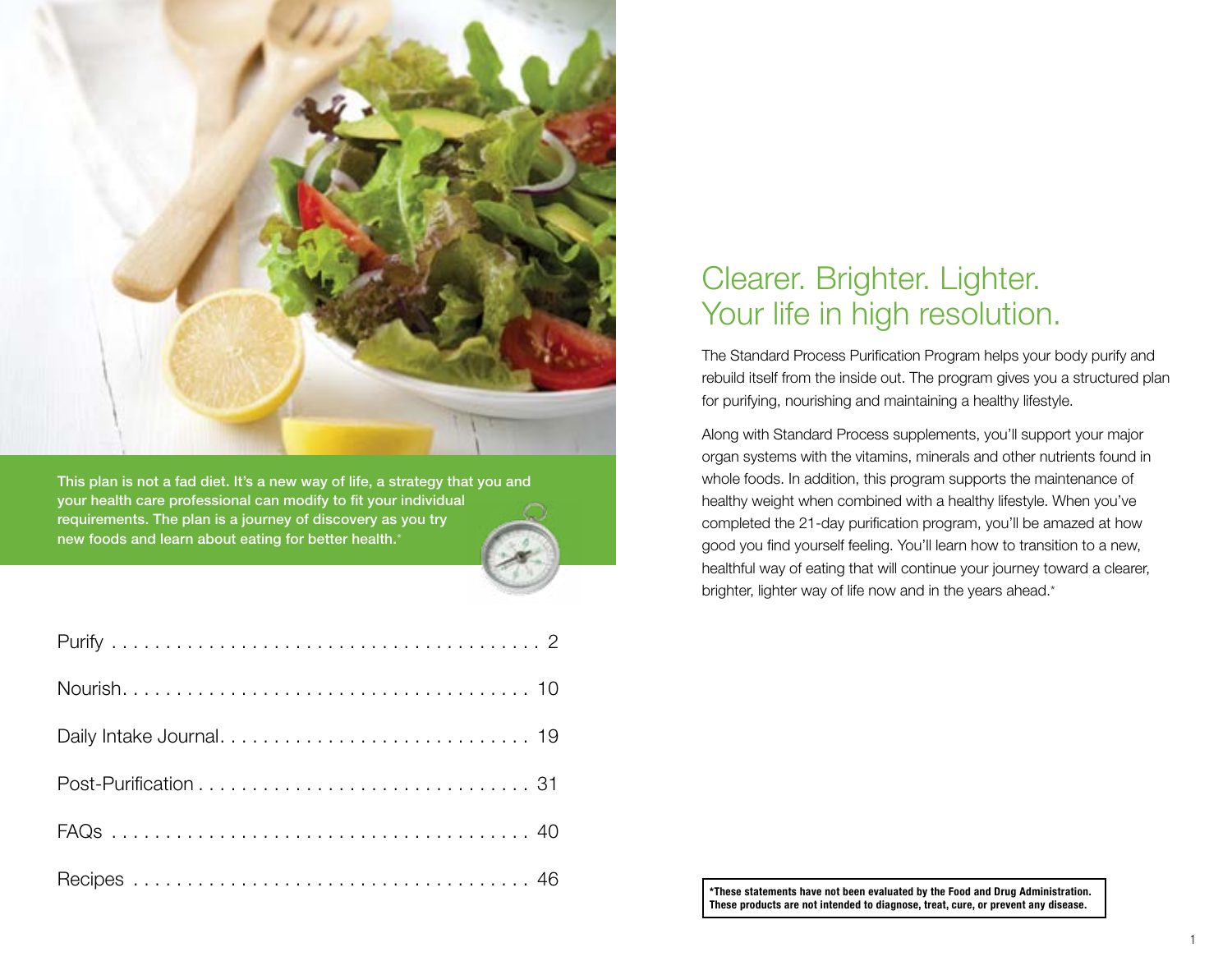

# Why do I need purification? Purify

Purification, also known as detoxification, can help you remove natural toxins from your body and help maintain a healthy weight. We are exposed to external toxins on a daily basis. These include pollutants, pesticides and chemicals. Internally, our bodies produce waste byproducts as a result of normal metabolic function. Although your body is designed to rid itself of these toxins naturally, it can become overburdened. Purification offers your body additional support to expel and metabolize these toxins and manage weight, which is important to maintaining your health and vitality.\*

Toxins can contribute to a wide range of conditions:

- **Stuffy head**
- **Fatigue or difficulty sleeping**
- **Indigestion and** other temporary gastrointestinal upset
- Food cravings and weight gain
- Reduced mental clarity
- **Low libido**
- Skin that's not looking its best
- **Joint discomfort**

There are approximately 80,000 chemicals registered for use in the U.S. The Centers for Disease Control and Prevention reports that hundreds of these chemicals are present in our bodies. Some research shows that certain chemicals may affect our immune, endocrine, nervous and reproductive systems. The following are examples of external and internal toxins:

#### External Toxins

- Air and water pollutants
- **Cigarette smoke**
- **Certain personal care products**
- **Heavy metals**
- **Certain household cleaning** products
- **Pesticides**
- Preservatives and additives
- Trans fats

Centers for Disease Control and Prevention. *Fourth National Report on Human Exposure to Environmental Chemicals*. Atlanta (GA): CDC, 2009.

- Internal Toxins
- Ammonia
- Carbon dioxide
- Free radicals\*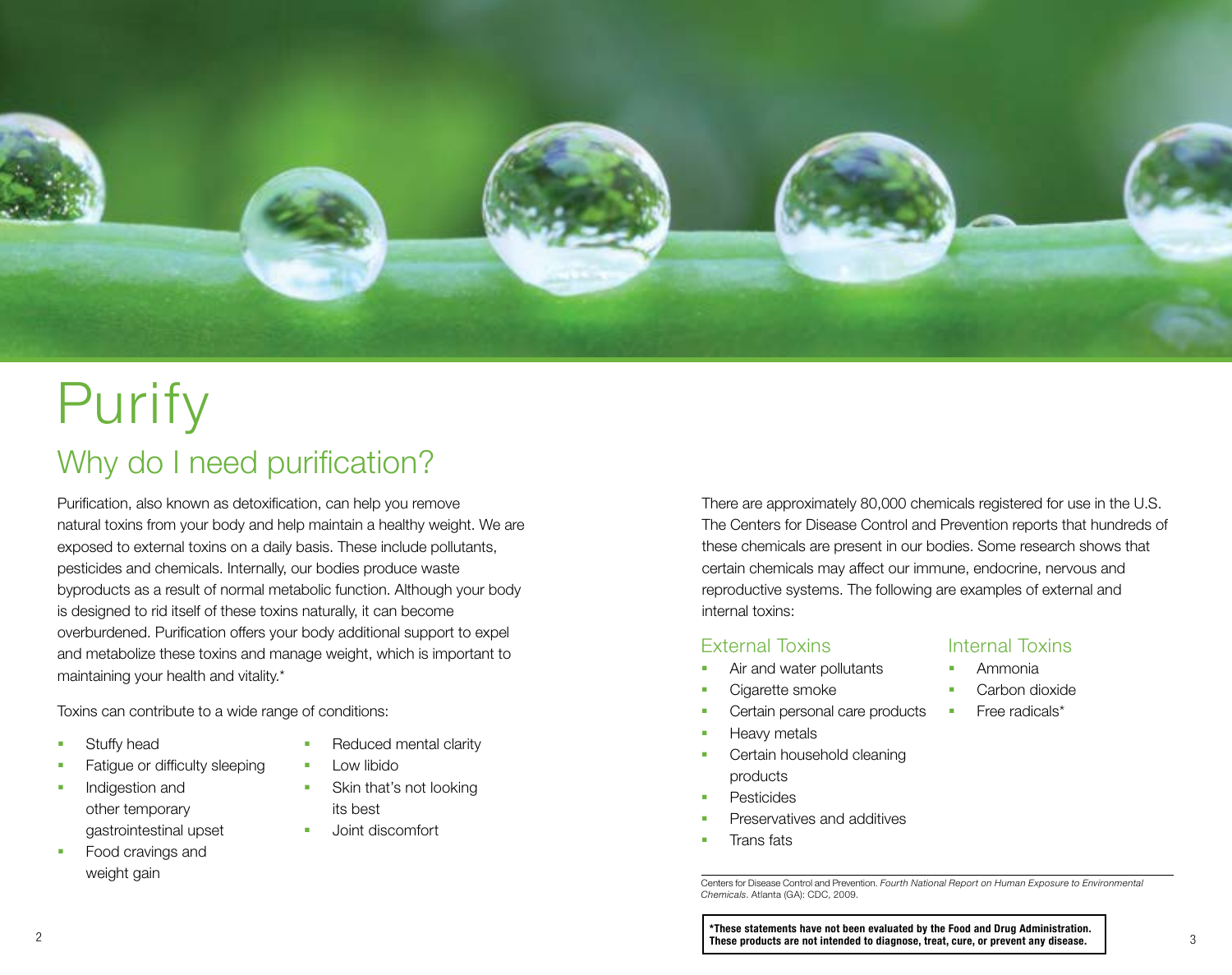#### How do I determine my toxic load?

Your toxic load is the amount of toxins that your body must process.

| Yes        |           | $\Box$ No Do you or have you eaten processed foods?                               |
|------------|-----------|-----------------------------------------------------------------------------------|
| Yes        |           | $\Box$ No Do you eat nonorganic fruits and vegetables?                            |
| $\Box$ Yes |           | $\Box$ No Do you eat meat that is not organic?                                    |
| $\Box$ Yes |           | $\Box$ No Do you or have you ever used artificial sweeteners?                     |
| Yes        | No l      | Do you drink soda?                                                                |
| Yes        | I No      | Do the foods you eat have preservatives, additives,<br>dyes, or sweeteners added? |
| $\Box$ Yes |           | $\Box$ No Do you eat fast foods and/or eat out regularly?                         |
| $\Box$ Yes |           | $\Box$ No Do you charbroil or grill foods?                                        |
| $\Box$ Yes |           | $\Box$ No Do you drink coffee regularly?                                          |
| Yes        | $\Box$ No | Do you drink alcohol?                                                             |
| Yes        | No l      | Do you drink tap water?                                                           |

If the majority of your answers are "yes," then it is likely that your diet contributes significantly to your toxic load. Beyond diet, many external toxins, such as personal care products, cleaners and pollution, add to your load. Your health care professional may have you complete a more comprehensive questionnaire to understand your toxic load.\*

4

#### How do internal organs assist in purification?

The Standard Process Purification Program stimulates specific detoxification organs in the body—the liver, kidneys and intestines. With help from these organs, your toxic load can decrease, and your body can concentrate its energy on purification. This can help you achieve optimal health by cleansing the body from the inside out.\*

#### Liver

- Filters toxins
- Aids the body in metabolizing fat, protein and carbohydrates
- Helps transform many toxins into harmless agents

#### Kidneys

- Filter waste and excess fluid from the blood
- Regulate and release the right balance of sodium, phosphorus and potassium for the body to function properly

#### Small Intestine

- Digests food so that nutrients can be absorbed into the blood and transported to the liver
- **Provides a barrier that blocks toxins from the rest of the body**

#### Large Intestine

- Absorbs water and electrolytes, forming waste that is excreted from the body
- Produces antibodies for gastrointestinal health
- Contains bacteria that create fatty acids and some vitamins for extra nutritional support

Lighten your toxic load and manage your weight through the Standard Process Purification Program. You're on your way to a clearer, brighter, lighter future!' \*These statements have not been evaluated by the Food and Drug Administration. These products are not intended to diagnose, treat, cure, or prevent any disease.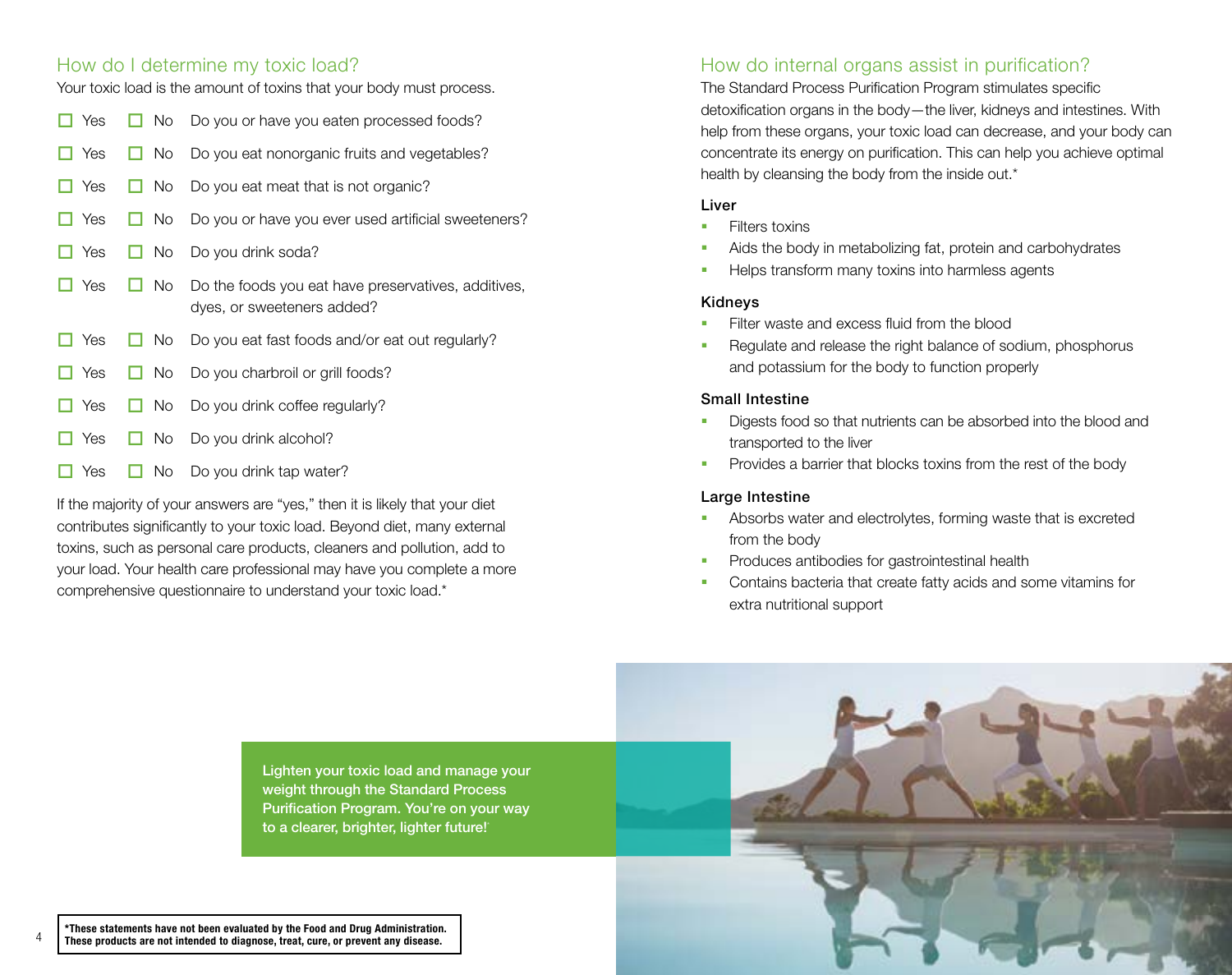

### Program Basics

Our 21-day purification program includes eating whole, organic and unprocessed foods; taking supplements with whole foods and other ingredients; and drinking plenty of water. You will eat a variety of vegetables and fruit for the first 10 days, with select proteins added on day 11.

#### What supplements will I use during purification?

#### SP Cleanse®

Combines 20 unique whole food and botanical ingredients designed to support the body's normal toxin-removal processes.\*

- **Supports healthy kidney, liver and gallbladder function**
- **Encourages healthy digestive function**
- **Supports the body's natural toxin-elimination function**
- **Promotes healthy elimination\***

SP Complete®, SP Complete® Chocolate or SP Complete® Vanilla (all with whey protein) or SP Complete® Dairy Free (with rice protein)

SP Complete offers essential whole food nutrition in a convenient powder.\*

- **Provides amino acids**
- **Supports intestinal, muscular and immune system health**
- **Provides ingredients with antioxidant activity**
- **Supports healthy liver function**
- **Supports the body's normal toxin-elimination function**
- **Supports the maintenance of a healthy weight when combined with** a healthy lifestyle\*



#### Gastro-Fiber® (capsules) or Whole Food Fiber (powder)

- Gastro-Fiber is a mix of psyllium husk powder, collinsonia root powder, apple pectin, fennel seed and fenugreek seed powder.
- **Whole Food Fiber is a mix of oat fiber, beet fiber and root, rice bran,** carrot root and fiber, sweet potato, and apple pectin.

#### Both help:

- Support healthy elimination
- **Encourage a healthy intestinal environment to help maintain proper** intestinal flora\*

*Your health care professional will determine which product is right for you.* 

#### SP Green Food®

Contains whole food concentrates from buckwheat, Brussels sprouts, kale, barley grass and alfalfa to:

- Promote healthy liver function
- Support the body's normal toxin-elimination function\*

6 7 These products are not intended to diagnose, treat, cure, or prevent any disease.\*These statements have not been evaluated by the Food and Drug Administration.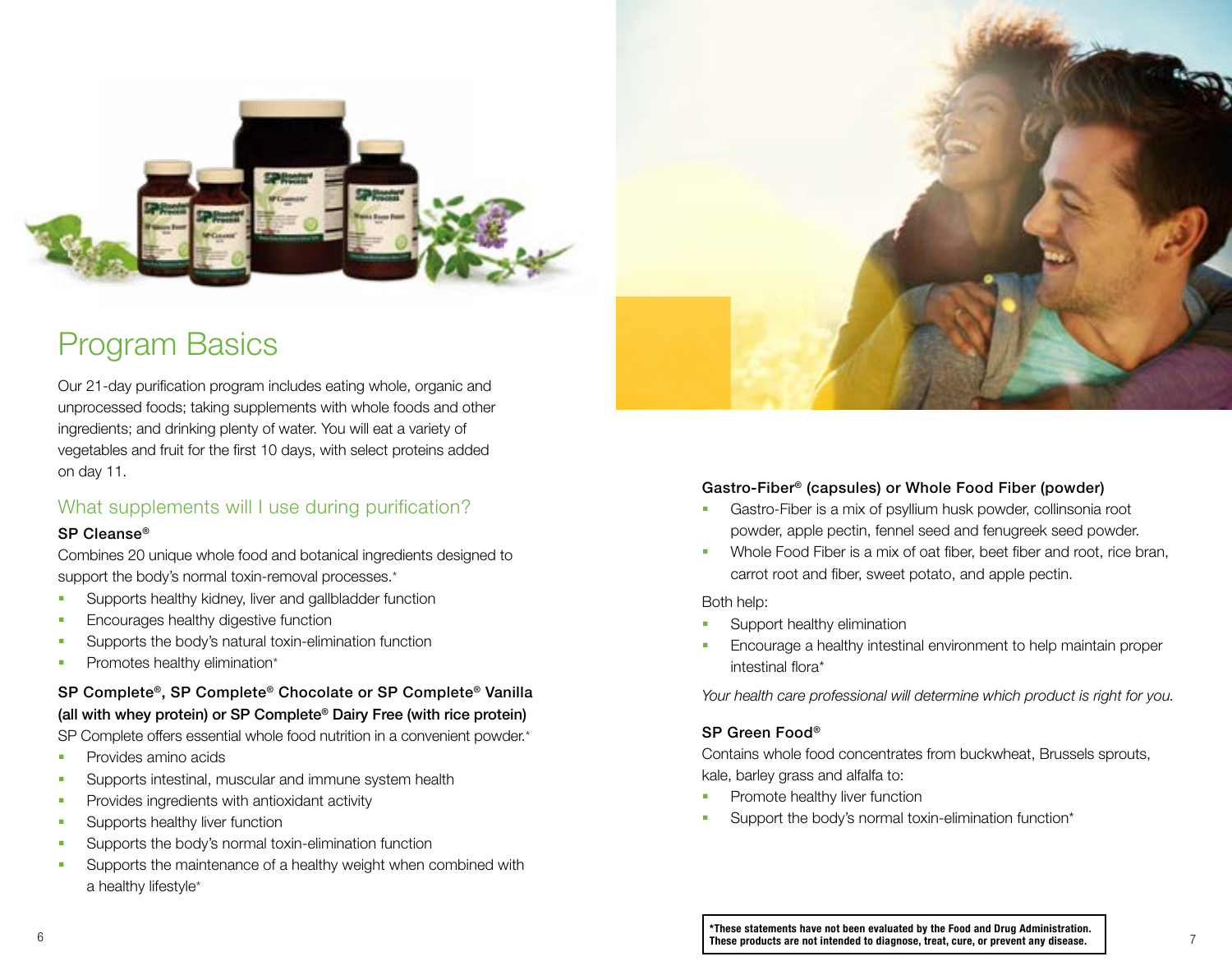### Supplement Regimen

Follow the supplement regimen below or as directed by your health care professional.

#### Standard Process Purification Protocol Days 1-7

| <b>Supplement</b>                                             | Amount                  | Frequency    |
|---------------------------------------------------------------|-------------------------|--------------|
| SP Cleanse <sup>®</sup>                                       | 7 capsules              | 3x/day       |
| SP Complete <sup>®</sup> or<br>SP Complete® Dairy Free<br>or  | 2 tablespoons per shake | $2 - 3$ /day |
| SP Complete <sup>®</sup> Chocolate or<br>SP Complete® Vanilla | 4 tablespoons per shake | $2$ /day     |
| Gastro-Fiber <sup>®</sup><br>or                               | 3 capsules              | 3x/day       |
| <b>Whole Food Fiber</b>                                       | tablespoon per shake    | $2 - 3$ /day |

#### Standard Process Purification Protocol Days 8-21

| <b>Supplement</b>                                                          | Amount                  | <b>Frequency</b> |
|----------------------------------------------------------------------------|-------------------------|------------------|
| SP Green Food®                                                             | 5 capsules              | $2x$ /day        |
| $SP$ Complete <sup>®</sup> or<br>SP Complete <sup>®</sup> Dairy Free<br>or | 2 tablespoons per shake | $2 - 3$ /day     |
| SP Complete® Chocolate or<br>SP Complete® Vanilla                          | 4 tablespoons per shake | $2$ /day         |
| Gastro-Fiber <sup>®</sup><br>or<br>Whole Food Fiber                        | 3 capsules              | 3x/day           |
|                                                                            | 1 tablespoon per shake  | $2 - 3$ /day     |

#### Additional Supplementation Your Health Care Professional May Recommend

#### Whey Pro Complete (powder)

**Supplies 15 grams of protein per serving to support weight management,** muscle tissue, immune system response function and gastrointestinal health\*

#### Tuna Omega-3 Oil (perles) or Tuna Omega-3 Chewable

Delivers essential omega-3 fatty acids\*

#### Gymnema from MediHerb®

**Helps reduce sweet cravings and helps suppress/inhibit sweet** taste sensation\*



#### ProSynbiotic

Supports healthy gut flora and overall intestinal health\*

#### Linum  $B_6$

 Contains flaxseed oil to support healthy skin, nerve tissue, and cognitive function\*

#### Calamari Omega-3 Liquid

**Contains a natural concentration of omega-3 fatty acids, including** DHA and EPA\*

 $^{\bullet}$  \*These statements have not been evaluated by the Food and Drug Administration.<br><sup>8</sup> Diffuse products are not intended to diagnose, treat, cure, or prevent any disease. These products are not intended to diagnose, treat, cure, or prevent any disease.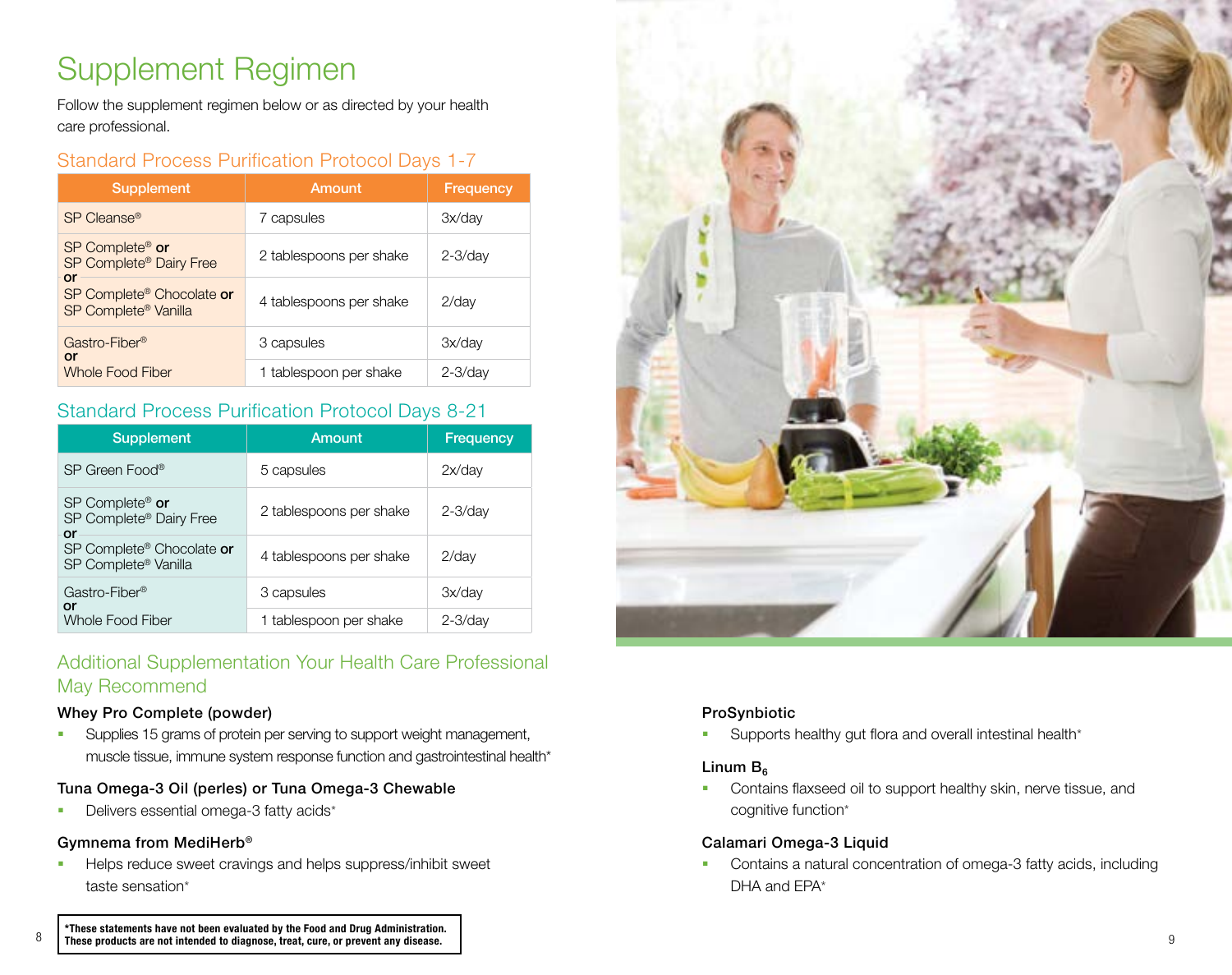

"Food always has been, and I suspect always will be, the ideal source of your vitamins, for they are surrounded by untold numbers of nutritional factors ..." —Dr. Royal Lee, founder of Standard Process

# Nourish

Nourishing yourself with nutrient-rich foods will provide the complex combination of vitamins, minerals and antioxidants that are needed to protect the body and promote optimal health.

#### Focus on Eating Right

- **Eat a variety of foods. Choose a rainbow of colors.**
- **Eat frequently throughout the day to maintain a level** blood sugar range.
- Your health care professional may modify this program for your individual health needs.

View a variety of delicious & healthy recipes at standardprocess.com/recipes



## 21-Day Purification Pantry

Whenever possible, eat only fresh (or frozen) organic vegetables and fruits. Strive to avoid dried or canned ingredients; if you must use them, organic and bisphenol A (BPA)-free are preferred.

#### Vegetables

You can eat an unlimited amount of vegetables from the list below. Your vegetable intake should be twice the amount of fruit intake.

- Average serving size  $=$   $\frac{1}{2}$  cup
- Fresh juices made from vegetables allowed
- Can steam or stir-fry most vegetables for 4 minutes over low heat, but best to consume half total vegetable amount raw
- Fresh herbs and spices optional
- Artichokes
- **Arugula**
- Asparagus
- Bamboo shoots
- Bean sprouts and any type of sprouts
- Beets and beet greens
- Belgian endive
- Bell peppers, any variety
- Black radishes
- Bok choy
- Broccoli
- Brussels sprouts
- Cabbages
- **Carrots**
- **Cauliflowers**
- **Celerv**
- Chicory/radicchio
- **Chives**
- Collard greens
- **Cucumbers**
- Dandelion greens
- **Eggplants**
- Endive/escarole
- Fennel
- Hearts of palm
- Jalapeño peppers
- Kale
- Kohlrabies
- Leeks
- Lettuce, any variety
- Mushrooms
- **Mustard greens**
- **Okra**
- **Onions**
- Oyster plants
- **Parsnips**
- Pearl onions
- Pumpkins
- Radishes
- Rutabagas
- **Shallots**
- **Spinach**
- Squash, any variety
- Sweet potatoes
- Swiss chard
- Tomatoes
- Turnips and turnip greens
- **Wasabi roots**
- **Water chestnuts**
- **Watercress**
- Yucca roots
- Zucchini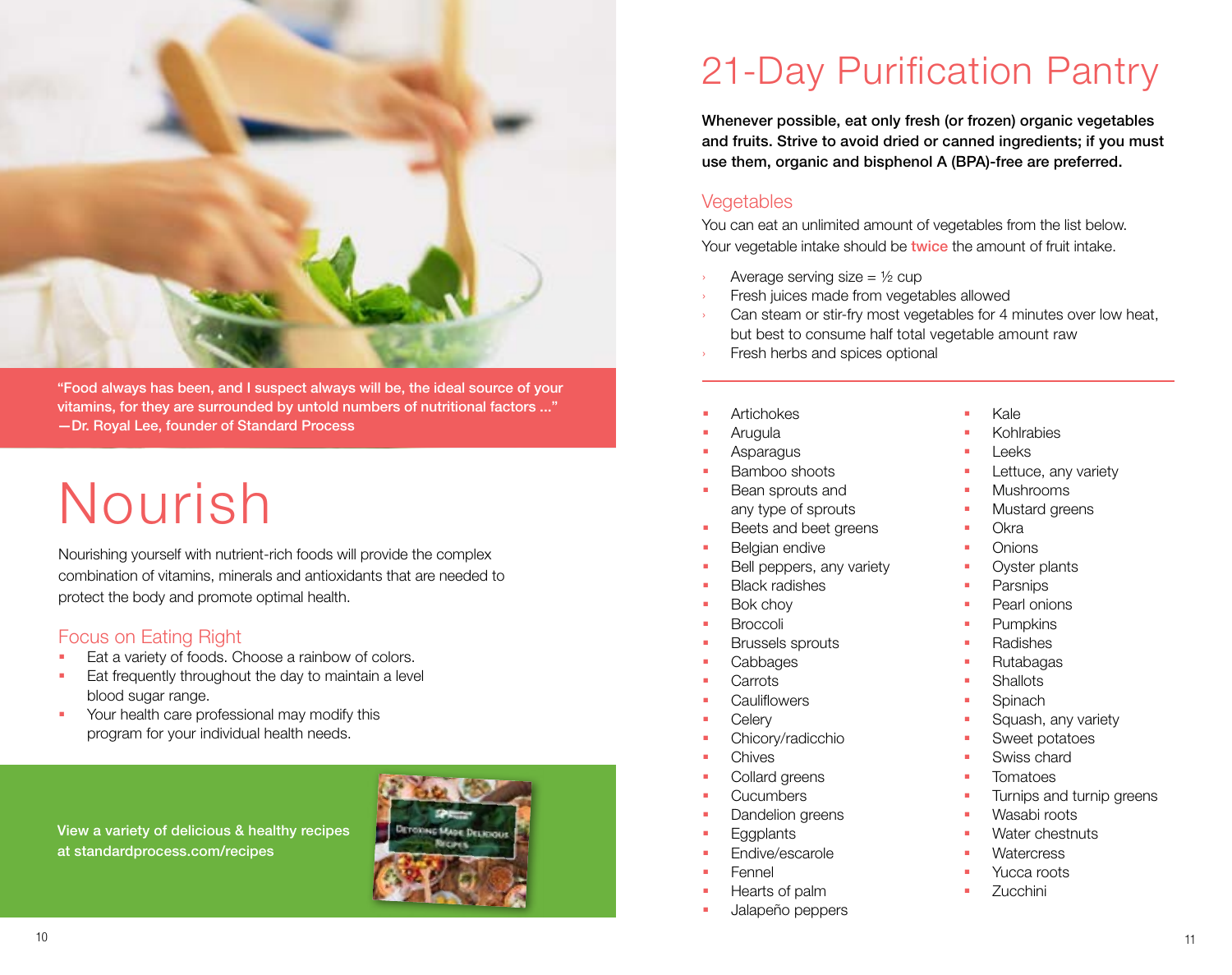#### Fruit

These fruits are just a sampling. Keep in mind that you should eat twice as many servings of vegetables as fruits.

- Average serving size =  $\frac{1}{2}$  to  $\frac{3}{4}$  cup
- **Apples**
- **Apricots**
- Avocados
- **Bananas**
- **Blackberries**
- Black currants<sup>\*</sup>
- **Blueberries**
- **Boysenberries**
- Cherimoyas<sup>®</sup> (custard apples)
- **Cherries**
- **Clementines**
- **Coconuts**
- **Cranberries, any variety**
- **Dates**
- **Elderberries**
- **Figs**
- **Gooseberries**
- **Grapefruit**
- Grapes, any variety
- Guavas<sup></sup>
- **Huckleberries**
- **Jackfruit**
- **Jujubes**
- **Kiwi fruit**
- **Kumquats**
- Lemons Limes
- Loquats<sup>\*</sup>
- Lychees<sup>\*</sup>
- **Mangoes**
- $\blacksquare$  Melons, any variety $\ddot{\boldsymbol{\varepsilon}}$
- **Mulberries**
- **Nectarines**
- **Clives**
- **Cranges**
- Papayas<sup>®</sup>
- **Passion fruit**
- **Peaches, any variety**
- **Pears, any variety**
- Persimmons<sup>®</sup>
- **Pineapples**
- **Plums**
- **Pomegranates**<sup>\*</sup>
- Raspberries
- Red currants<sup>\*</sup>
- Rhubarb
- **Sapodillas**
- Sharon fruit
- **Strawberries**
- **Tangerines**
- Watermelons<sup></sup>

❦ Fresh fruit is a healthy and nutritious food with many vitamins, minerals, phytochemicals and fiber. Typically, the recommendation to eat fresh fruit as your appetite dictates holds true for many people. But if you are above your ideal weight, eliminating higher-sugar fruits may be necessary. It is best to try to use vegetables instead of high-sugar fruits. Also be aware that for some people, fructose consumption may be a problem. Fruits that have a high fructose-to-glucose ratio should ideally be avoided. Therefore for these individuals, fruits with the <sup>\*</sup> by them should be avoided or minimized.



- Legumes and Pseudo-Grains
- Average serving size =  $\frac{1}{2}$  cup cooked (measure carefully)
- Servings: 1-2 per day

#### Legumes

- Green beans
- **Pseudo-Grains Gluten-Free**
- **Cuinoa**
- Lentils
- Peas

#### Oils and Fats

- Average serving size  $= 1$  teaspoon
- Servings: 4-7 teaspoons per day
- Should be cold pressed and unprocessed
- Use high-quality oils
- Avocado oil
- Butter: organic, unsalted
- Coconut oil: organic, unrefined, raw
- Flaxseed oil
- Ghee (clarified butter)
- Grape seed oil
- Olive oil: extra virgin
- Pumpkin seed butter
- Sesame seed oil
- Tahini (ground sesame seed)

#### Protein Sources

#### Whey Pro Complete (Beginning on Day 1)

Ask your health care professional about adding 2 scoops to each SP Complete shake for additional protein.

#### Lean Meat and Fish (Added on Day 11)

- Average serving size  $= 3-5$  ounces (roughly the size and thickness of your palm)
- Servings: 2-4 per day, with 1-2 servings being fish
- Broil, bake, roast, or poach
- No cured, smoked, or luncheon meats
- Fish: deep-sea (e.g., salmon, cod, or sea bass), not farm raised
- Lean red meats: beef (grass-fed), venison, or other
- Poultry (organic, free-range)
- Wild game, any variety

\*These statements have not been evaluated by the Food and Drug Administration.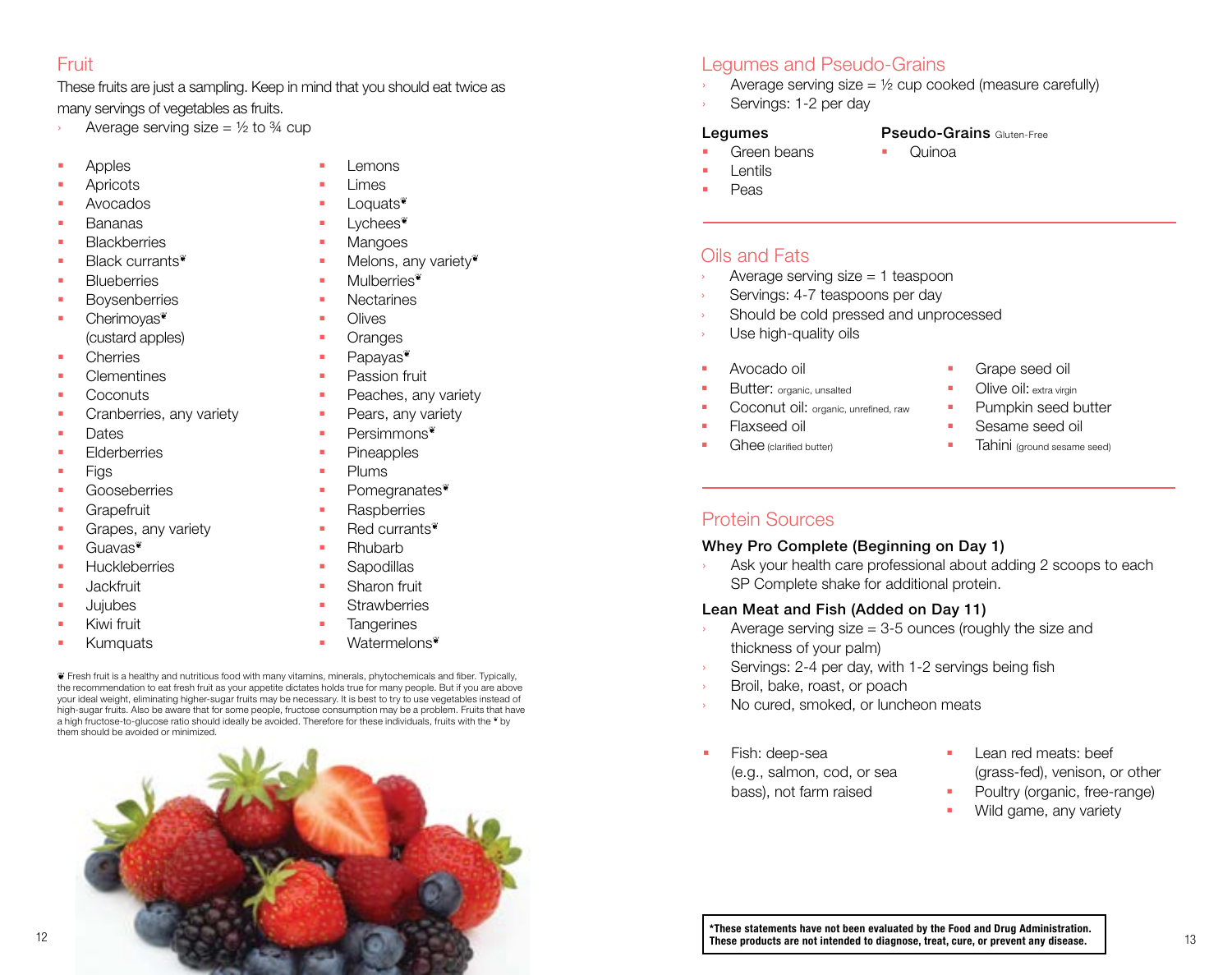#### Broths: ready-made, organic

- **Beef**
- Chicken
- **v**egetable

#### Flours

**Coconut** 

#### Dairy-Free Milk

- Coconut milk: unsweetened
- **Hemp milk:** unsweetened

#### **Miscellaneous**

- **Baking powder**
- **Baking soda**
- **Coconut butter**
- **Coconut cream**
- **Coconut water**
- **Curry paste**
- **Mustard, Dijon**
- Seaweeds such as arame. nori or kelp
- **vanilla extract**

#### Raw Seeds

- **Chia seeds**
- **Flaxseeds**
- **Hemp seeds**
- **Poppy seeds**
- **Pumpkin seeds**
- **Sesame seeds**
- Sunflower seeds



#### Spices

- Basil
- Bay leaves
- Cardamom
- **Cavenne**
- **Chili powder**
- **Chives**
- Cilantro (fresh coriander)
- Cinnamon
- Cloves
- $C$ umin
- **Dill**
- Garam masala
- Garlic
- **Ginger**
- Lemon grass
- **Mint**
- Mustard
- Nutmea
- **Cregano**
- **Paprika**
- **Parsley**
- **Pepper, black**
- **Rosemary**
- Sage
- Sea salt
- **Tarragon**
- Thyme
- Turmeric

#### Sugars and Sweeteners

- **Bananas**
- **Dates**
- Whole-leaf stevia, powder or liquid

#### Vinegars

- Apple cider vinegar
- Balsamic vinegar
- Red wine vinegar
- **White wine vinegar**

#### **Beverages**

#### SP Complete shakes: See Page 46 for recipes.

**Spring water:** Drink more water. One of the most common symptoms of dehydration is feeling tired . When that tired feeling hits you in the middle of the afternoon and you begin to reach for a sugary drink, try drinking more water instead . You might discover that a healthy glass of water eliminates fatigue, makes you feel better and helps you focus more sharply . The benefits of water are numerous—from cleansing the kidneys and supporting healthy skin to increasing concentration . Water keeps cells hydrated, helps maintain a healthy balance of body fluids, and supports healthy digestion and bowel movements . To better determine how much water you need each day, divide your body weight in half . The result is the approximate number of water in ounces you should drink daily .



Herbal tea: organic, noncaffeinated

#### Refrain From Consuming or Using

- Alcohol, caffeine, tobacco or other stimulants (Taper off before you begin your program to lessen potential headaches . )
- **Nuts**
- 
- Dairy<br>Eggs
- Grains (wheat, rye, barley, corn, rice, bran, bulgar, couscous and semolina)
- Processed or refined foods

For optimal results, follow the instructions given to you by your health care professional . Any changes or alterations may decrease the detoxification and weight-management potential of the program . \*

14 **14 These products are not intended to diagnose, treat, cure, or prevent any disease.** 15 \*These statements have not been evaluated by the Food and Drug Administration.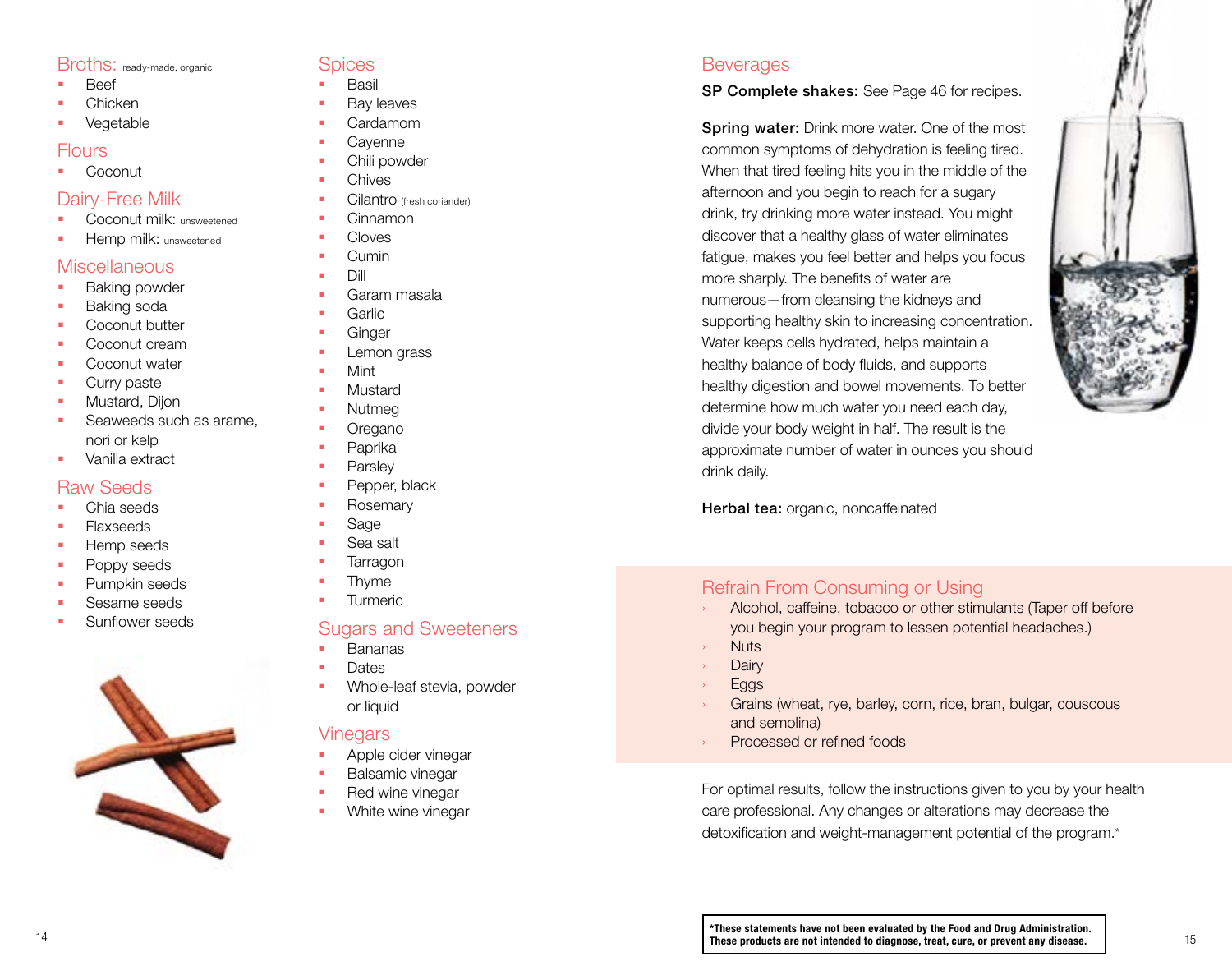# Ready to start your 21-day purification journey?

÷

 $\mathcal{S}$ 

You have everything you need for a successful outcome. Take a deep breath, stay focused… and let's go!

**These products are not intended to diagnose, treat, cure, or prevent any disease.** 

<sup>16</sup> <sup>17</sup> **These statements have not been evaluated by the Food and Drug Administration.**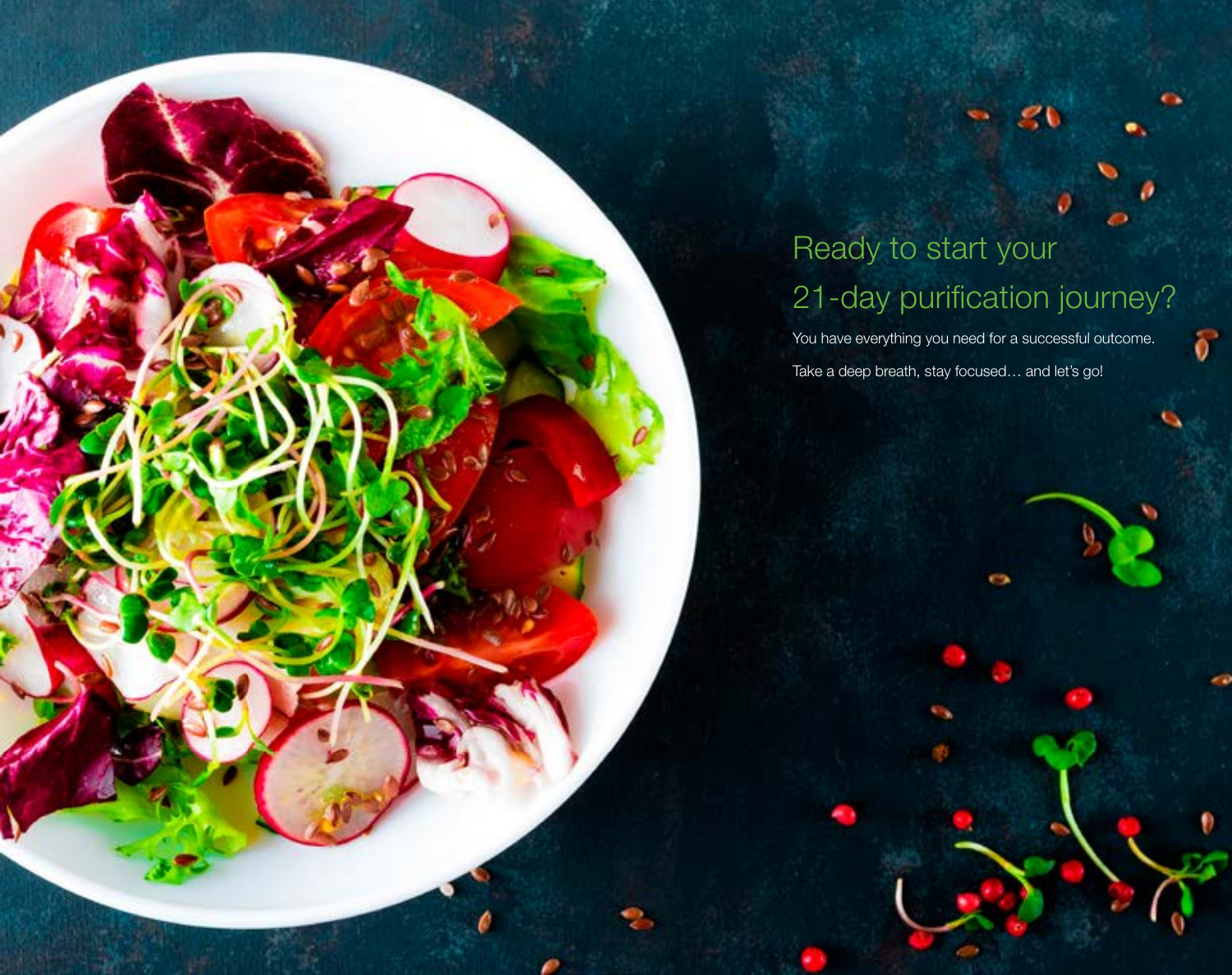

### Postcards From Your Journey

During the next 21 days, you will experience ups and downs, both physically and emotionally, as your body rids itself of toxins. Record your experiences to allow your health care professional to determine how the program is working for you. Below is an example of what you might record:

#### What did you eat today?

List the specific items you consumed.

#### How are you feeling?

- Energetic or sluggish
- Refreshed or tired/drained
- Relaxed or tense
- Content or depressed

#### Did you experience any physical effects?

- Skin reactions (itchy, rashes, acne, clearer skin)
- Flu-like symptoms
- **Headaches**
- Aching joints
- **Weight loss**
- Grounded or dizzy
- Clear/receptive or unfocused
- Calm or nervous
- Mild or moderate discomfort
- **Gas or bloating** 
	- Allergic reactions
- Constipation or healthy bowel movements
- Are you doing any other purification techniques?

Saunas, massages, etc., might help relieve any negative symptoms listed above.

#### Exercise: List the amount of time and type of exercise.

Perspiring is also cleansing and will enhance the benefits of the purification and weight-management process.\*



### Daily Intake Journal

#### Day 1 Good luck on your journey toward better health!

#### What did you eat today?

| $\Box$ Supplements $\Box$                                  |  |
|------------------------------------------------------------|--|
|                                                            |  |
| Design and the control of the control of the Complements □ |  |
|                                                            |  |

\_\_\_\_\_\_\_\_\_\_\_\_\_\_\_\_\_\_\_\_\_\_\_\_\_\_\_\_\_\_\_\_\_\_\_\_\_\_\_\_\_\_\_\_\_\_\_\_\_\_\_\_\_\_\_\_\_\_\_\_\_\_\_\_\_\_\_\_\_\_\_\_\_\_\_\_\_\_\_\_\_\_\_\_\_\_\_\_\_\_\_

#### How are you feeling?

Did you experience any physical effects?

Are you doing any other purification techniques?

Exercise:

#### Day 2

#### What did you eat today?

|                                                                                                                                 | Supplements $\square$ |
|---------------------------------------------------------------------------------------------------------------------------------|-----------------------|
|                                                                                                                                 |                       |
|                                                                                                                                 | Supplements $\square$ |
|                                                                                                                                 |                       |
|                                                                                                                                 | Supplements $\square$ |
| Other<br><u> 1980 - Johann John Stein, market fan it ferskearre fan it ferskearre fan it ferskearre fan it ferskearre fan i</u> |                       |

\_\_\_\_\_\_\_\_\_\_\_\_\_\_\_\_\_\_\_\_\_\_\_\_\_\_\_\_\_\_\_\_\_\_\_\_\_\_\_\_\_\_\_\_\_\_\_\_\_\_\_\_\_\_\_\_\_\_\_\_\_\_\_\_\_\_\_\_\_\_\_\_\_\_\_\_\_\_\_\_\_\_\_\_\_\_\_\_\_\_\_

#### How are you feeling?

Did you experience any physical effects?

Are you doing any other purification techniques?

#### Exercise:

18 18 19 These products are not intended to diagnose, treat, cure, or prevent any disease.\*These statements have not been evaluated by the Food and Drug Administration.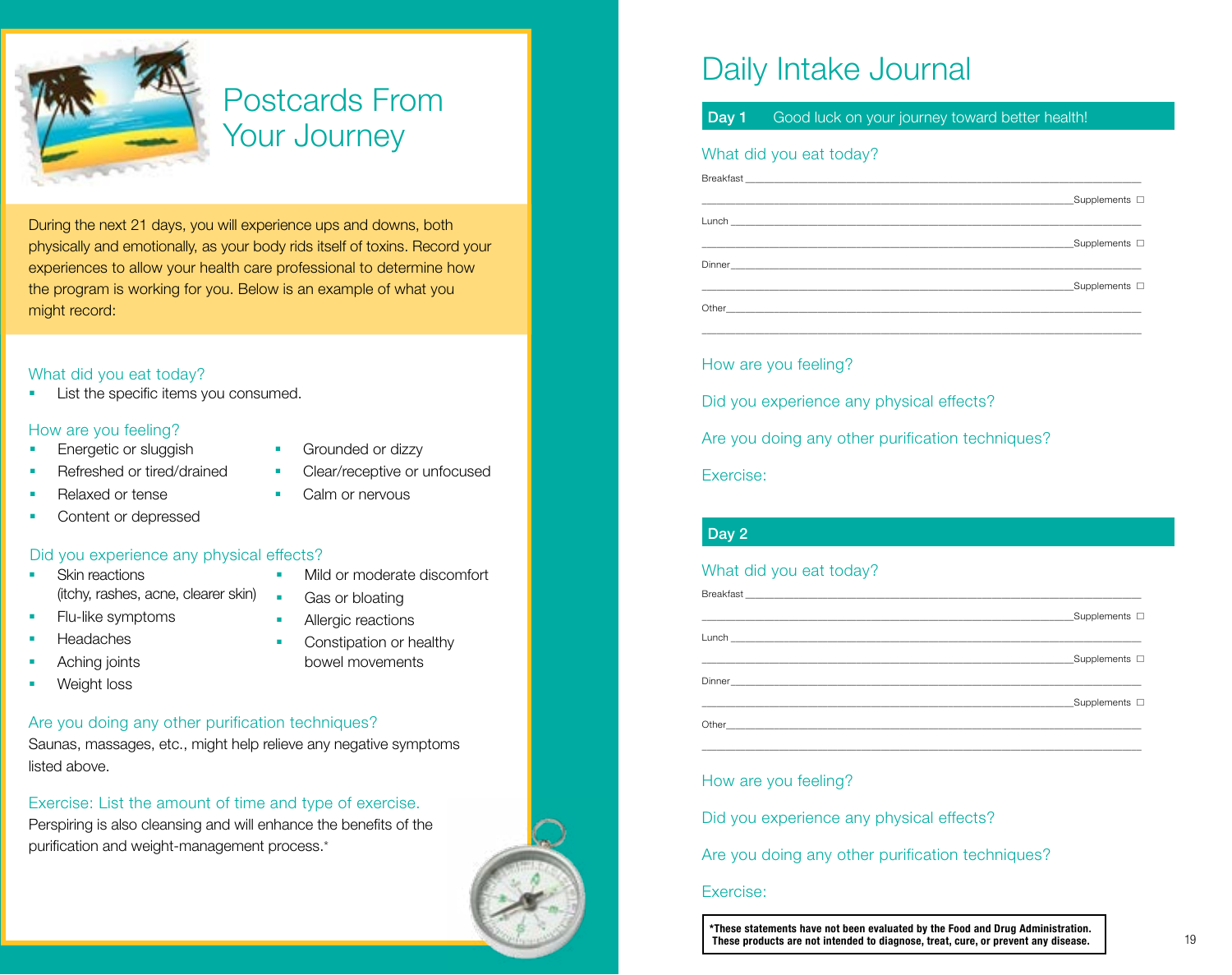#### Day 3

#### What did you eat today?

| Supplements $\square$ |
|-----------------------|
|                       |
| ■ Supplements □       |
|                       |
| Supplements $\square$ |
|                       |
|                       |

How are you feeling?

Did you experience any physical effects?

Are you doing any other purification techniques?

Exercise:

#### Day 4

#### What did you eat today?

| Supplements $\square$ |
|-----------------------|
|                       |
| Supplements $\square$ |
|                       |
| Supplements $\square$ |
|                       |

#### How are you feeling?

Did you experience any physical effects?

Are you doing any other purification techniques?

#### Exercise:

#### Day 5

#### What did you eat today?

| Design and the Supplements □              |
|-------------------------------------------|
|                                           |
| Design and the Supplements □              |
|                                           |
| Design and the state of the Supplements □ |

#### How are you feeling?

Did you experience any physical effects?

Are you doing any other purification techniques?

Exercise:

#### Day 6

#### What did you eat today?

| Supplements $\square$     |
|---------------------------|
|                           |
| $\Box$ Supplements $\Box$ |
|                           |
| Supplements $\square$     |
|                           |

#### How are you feeling?

Did you experience any physical effects?

Are you doing any other purification techniques?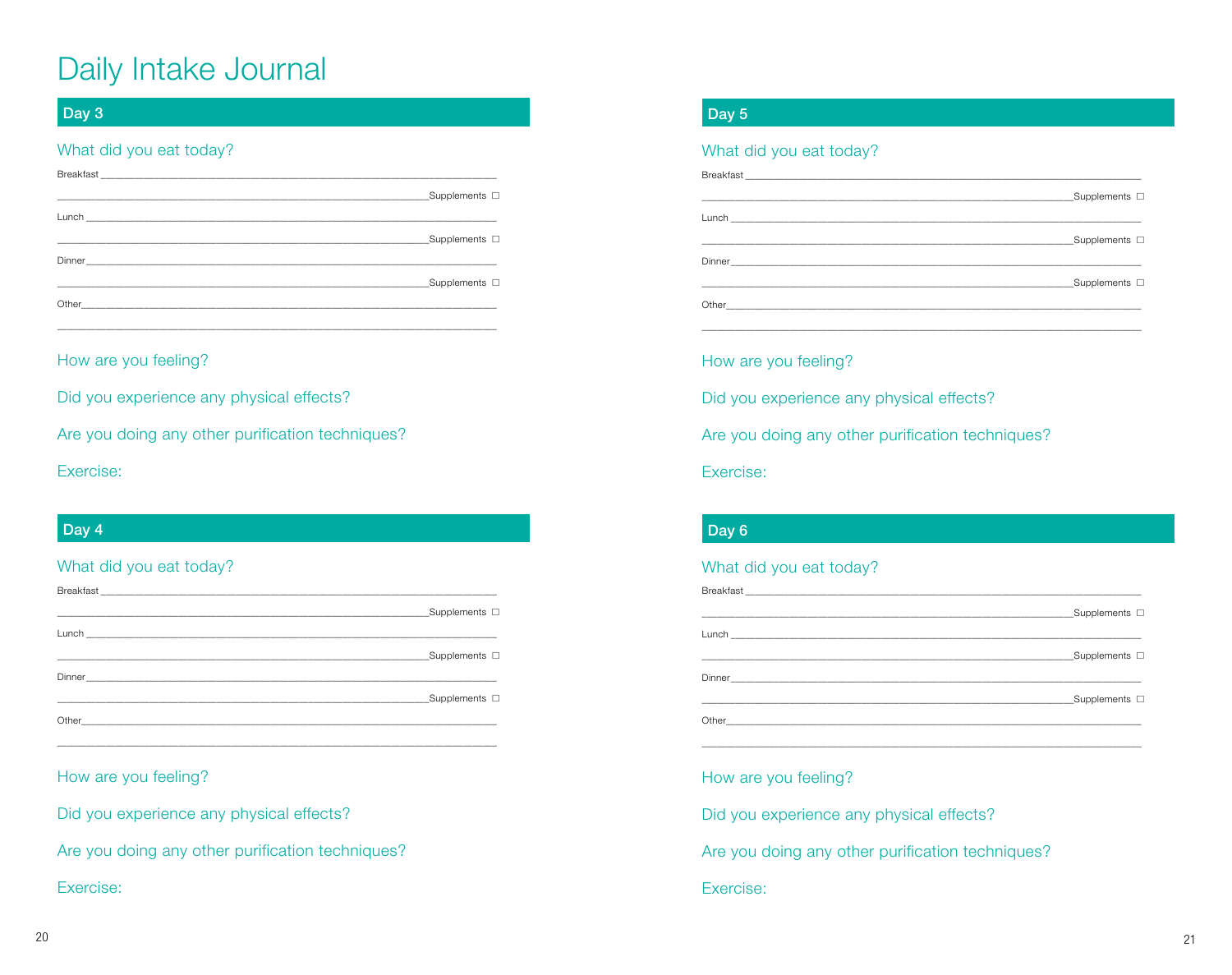#### Day 7

#### What did you eat today?

| $\Box$ Supplements $\Box$ |
|---------------------------|
|                           |
|                           |
|                           |
| Supplements $\square$     |
|                           |
|                           |

How are you feeling?

Did you experience any physical effects?

Are you doing any other purification techniques?

Exercise:

#### Day 8

#### What did you eat today?

| Supplements $\square$ |
|-----------------------|
|                       |
| Supplements $\square$ |
|                       |
| Supplements $\square$ |
|                       |

#### How are you feeling?

Did you experience any physical effects?

Are you doing any other purification techniques?

Exercise:

#### Day 9

#### What did you eat today?

| Supplements $\square$ |
|-----------------------|
|                       |
| Supplements $\square$ |
|                       |
| Supplements $\square$ |
|                       |

How are you feeling?

Did you experience any physical effects?

Are you doing any other purification techniques?

Exercise:

#### **Day 10**

#### What did you eat today?

| Supplements $\square$     |
|---------------------------|
|                           |
| $\Box$ Supplements $\Box$ |
|                           |
| Supplements $\square$     |
|                           |

#### How are you feeling?

Did you experience any physical effects?

Are you doing any other purification techniques?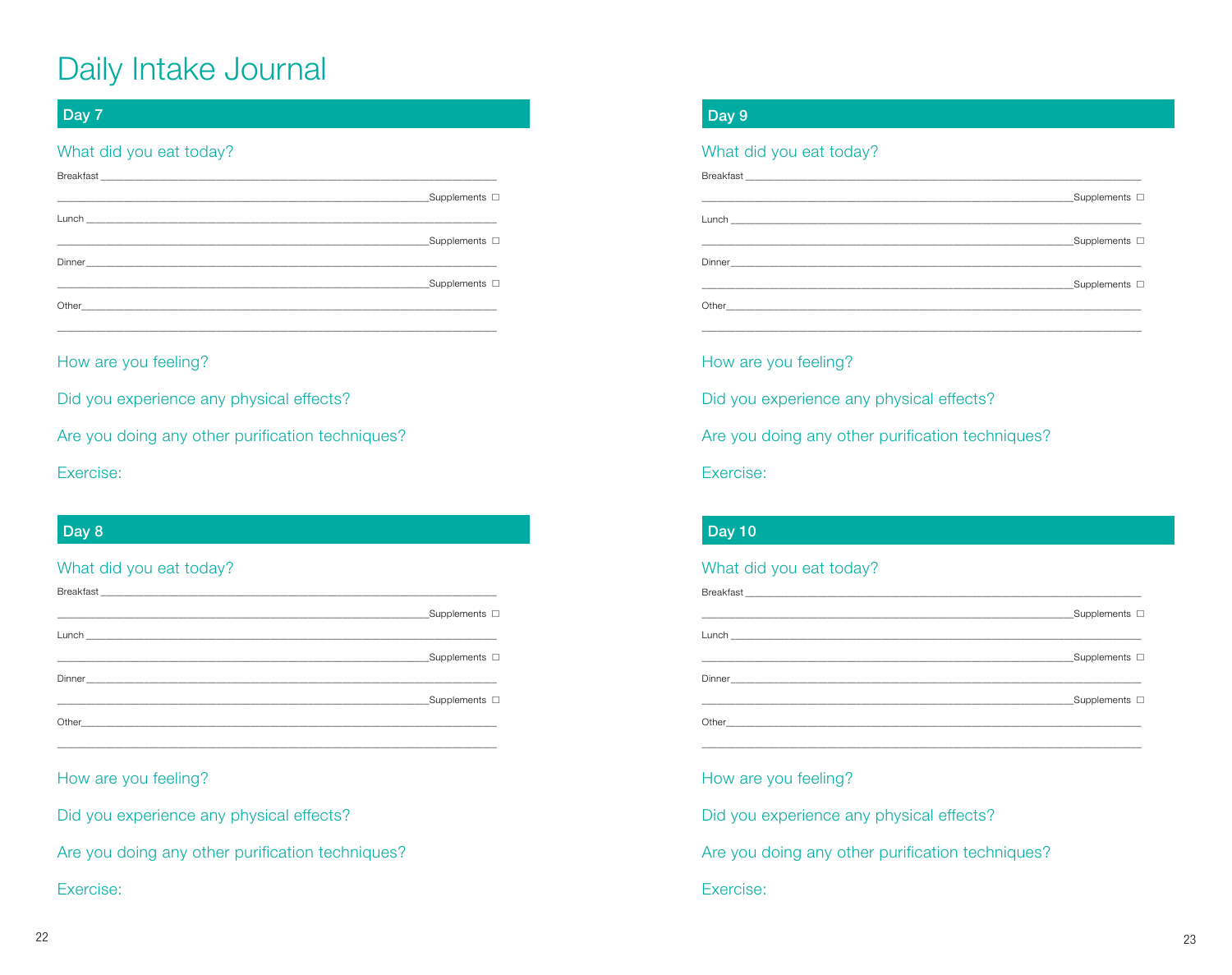#### **Day 11** You can add protein today.

#### What did you eat today?

| $\Box$ Supplements $\Box$ |
|---------------------------|
|                           |
| Supplements $\square$     |
|                           |
| <u>Supplements</u> □      |
|                           |
|                           |

How are you feeling?

Did you experience any physical effects?

Are you doing any other purification techniques?

Exercise:

#### **Day 12**

#### What did you eat today?

| Supplements $\square$     |
|---------------------------|
|                           |
|                           |
|                           |
| $\Box$ Supplements $\Box$ |
|                           |

#### How are you feeling?

Did you experience any physical effects?

Are you doing any other purification techniques?

Exercise:

#### **Day 13**

#### What did you eat today?

| Supplements $\square$ |
|-----------------------|
|                       |
| Supplements $\square$ |
|                       |
|                       |
|                       |
|                       |

How are you feeling?

Did you experience any physical effects?

Are you doing any other purification techniques?

Exercise:

#### $\sqrt{2}$  Day 14

#### What did you eat today?

| Supplements $\square$     |
|---------------------------|
|                           |
| $\Box$ Supplements $\Box$ |
|                           |
| Supplements $\square$     |
|                           |

#### How are you feeling?

Did you experience any physical effects?

Are you doing any other purification techniques?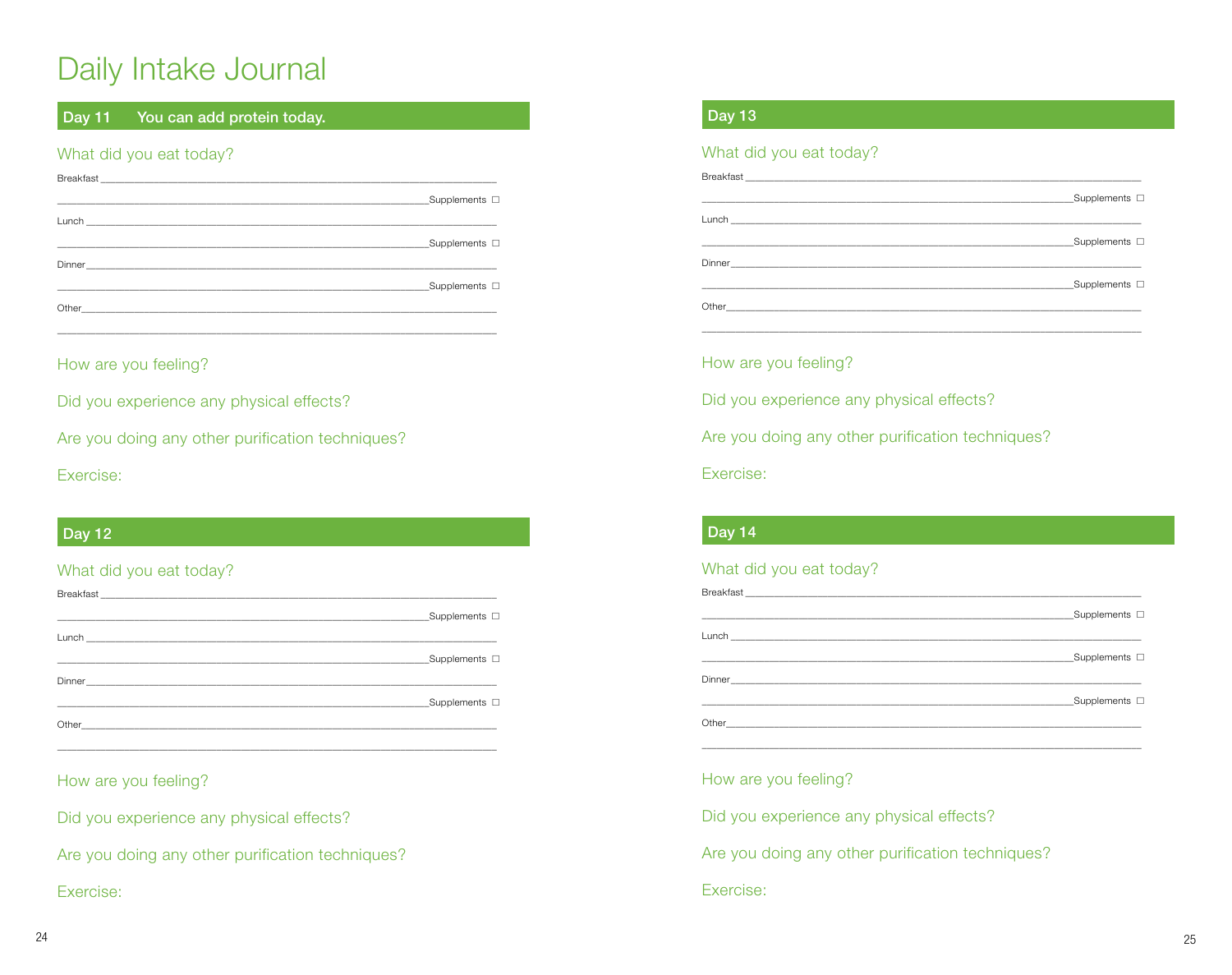#### **Day 15**

#### What did you eat today?

|                                                                                                                | Supplements $\square$ |
|----------------------------------------------------------------------------------------------------------------|-----------------------|
|                                                                                                                |                       |
|                                                                                                                | Supplements $\square$ |
|                                                                                                                |                       |
|                                                                                                                | Supplements $\square$ |
| Other than the contract of the contract of the contract of the contract of the contract of the contract of the |                       |
|                                                                                                                |                       |

How are you feeling?

Did you experience any physical effects?

Are you doing any other purification techniques?

Exercise:

#### **Day 16**

#### What did you eat today?

| Supplements $\square$ |
|-----------------------|
|                       |
| Supplements $\square$ |
|                       |
| Supplements $\square$ |
|                       |

#### How are you feeling?

Did you experience any physical effects?

Are you doing any other purification techniques?

Exercise:

#### **Day 17**

#### What did you eat today?

| Supplements $\square$ |
|-----------------------|
|                       |
| Supplements $\square$ |
|                       |
| Supplements $\square$ |
|                       |

How are you feeling?

Did you experience any physical effects?

Are you doing any other purification techniques?

Exercise:

#### **Day 18**

#### What did you eat today?

| Supplements $\square$ |
|-----------------------|
|                       |
| Supplements $\square$ |
|                       |
| Supplements $\square$ |
|                       |

#### How are you feeling?

Did you experience any physical effects?

Are you doing any other purification techniques?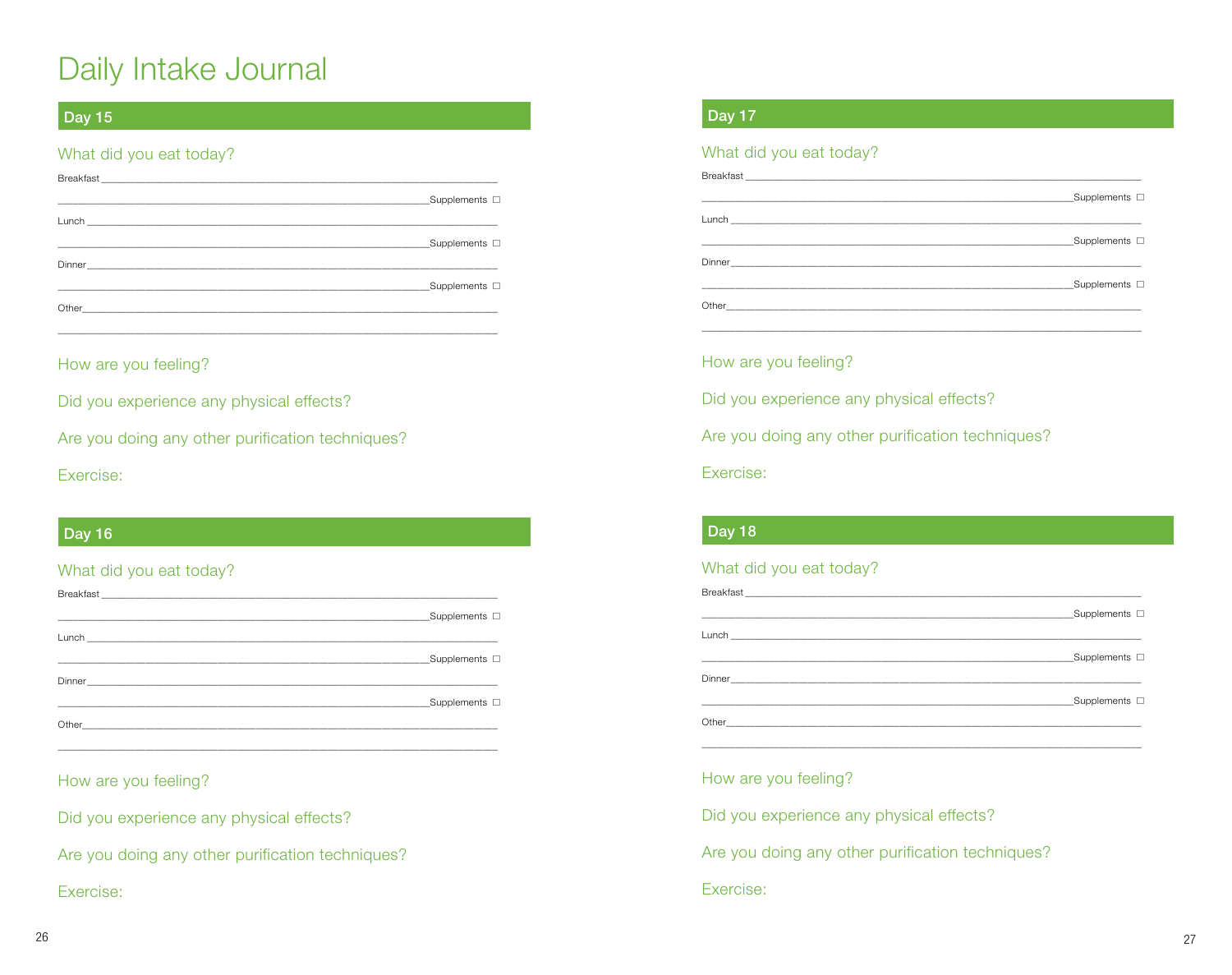#### Day 19

#### What did you eat today?

| Supplements $\square$ |
|-----------------------|
|                       |
| Supplements $\square$ |
|                       |
| Supplements $\square$ |
|                       |
|                       |

How are you feeling?

Did you experience any physical effects?

Are you doing any other purification techniques?

Exercise:

#### Day 20

#### What did you eat today?

| $\Box$ Supplements $\Box$ |
|---------------------------|
|                           |
|                           |
|                           |
| Supplements $\square$     |
|                           |

\_\_\_\_\_\_\_\_\_\_\_\_\_\_\_\_\_\_\_\_\_\_\_\_\_\_\_\_\_\_\_\_\_\_\_\_\_\_\_\_\_\_\_\_\_\_\_\_\_\_\_\_\_\_\_\_\_\_\_\_\_\_\_\_\_\_\_\_\_\_\_\_\_\_\_\_\_\_\_\_\_\_\_\_\_\_\_\_\_\_\_

#### How are you feeling?

Did you experience any physical effects?

Are you doing any other purification techniques?

Exercise:

#### Day 21

#### What did you eat today?

| Supplements $\square$ |
|-----------------------|
|                       |
| Supplements $\square$ |
|                       |
| Supplements $\square$ |
|                       |
|                       |

How are you feeling?

Did you experience any physical effects?

Are you doing any other purification techniques?

Exercise:

### Congratulations on completing the purification program!

#### Pat Yourself on the Back

You deserve some recognition for your hard work! Purification is an accomplishment worth celebrating. Talk to your health care professional about receiving a personalized certificate of completion and purification T-shirt.

#### Now stay focused!

You've worked hard to follow a healthy meal plan, exercise and take supplements with whole food and other ingredients. Continue the journey toward maintaining your health and supporting your weight-management goals by following post-purification program recommendations.\*

28 29 These products are not intended to diagnose, treat, cure, or prevent any disease. 29\*These statements have not been evaluated by the Food and Drug Administration.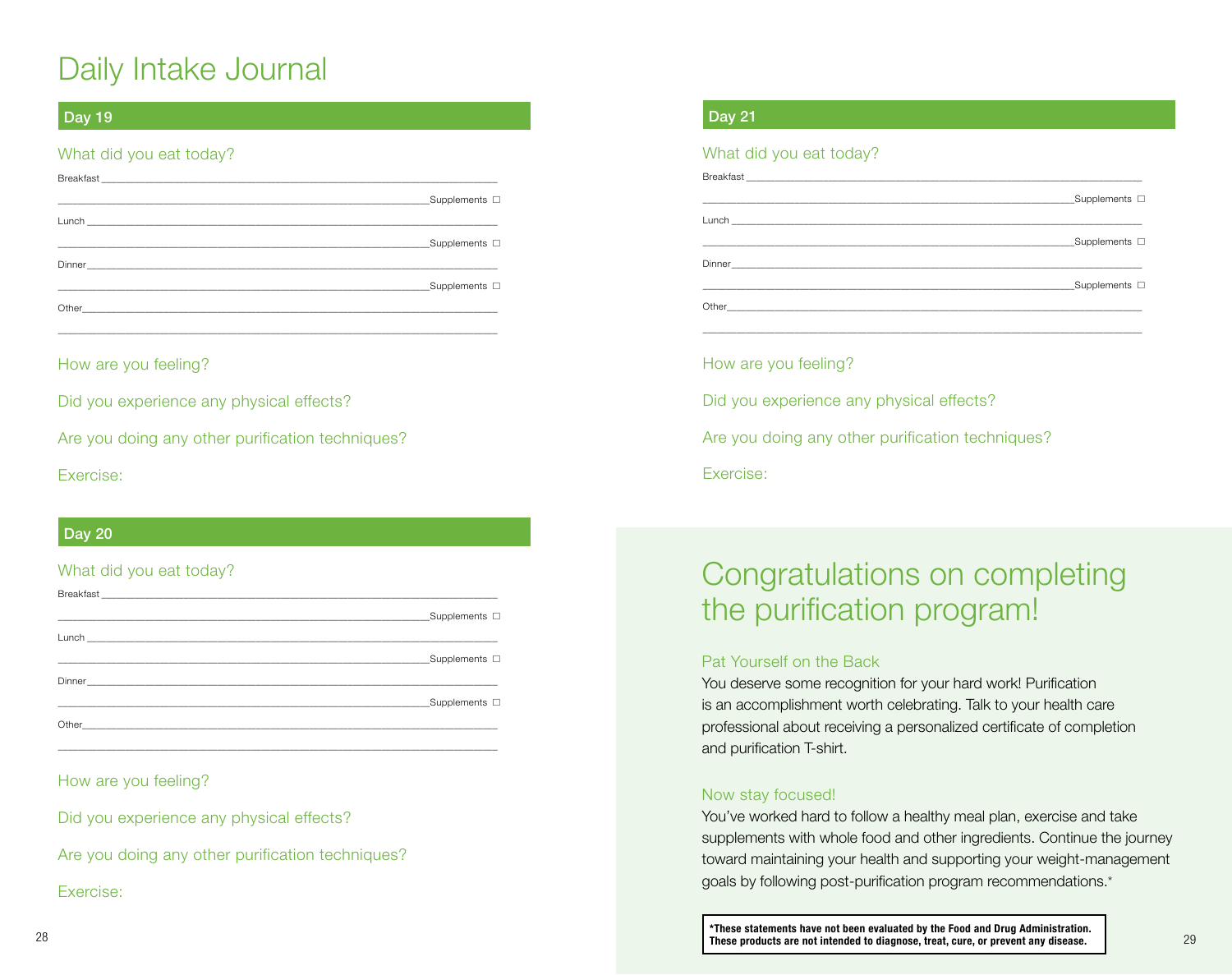

# Post-Purification

### Get Back to a 'New Normal'

During post-purification, you'll begin to define your "new normal" with a healthy diet and supplements that will help meet your nutritional and lifestyle needs .\*

### What's different?

#### **Diet**

Continue to follow the purification diet with lean protein included (days 11-21) .

#### Food Reintroduction

You'll reintroduce foods you avoided during purification one food group at a time, as described in the next section .

#### **Supplements**

Depending on your needs, your health care professional might recommend an individual protocol including these or other specific supplements with whole food and other ingredients .

#### SP Complete, SP Complete Chocolate, SP Complete Vanilla or SP Complete Dairy Free shakes:

Continue drinking these shakes with meals or as snacks . If needed, add fiber with Whole Food Fiber or Gastro-Fiber.

General Health Daily Fundamentals individual convenience packs contain three basic supplements for foundational support:\*

- Catalyn<sup>®</sup> contains vital nutrients from whole food and other sources and is designed to bridge nutritional gaps in the diet .
- Tuna Omega-3 Oil delivers essential omega-3 fatty acids (including DHA and EPA) .
- $\blacksquare$  Trace Minerals-B<sub>12</sub><sup>™</sup> contains a spectrum of minerals that support a healthy body . \*

\*These statements have not been evaluated by the Food and Drug Administration.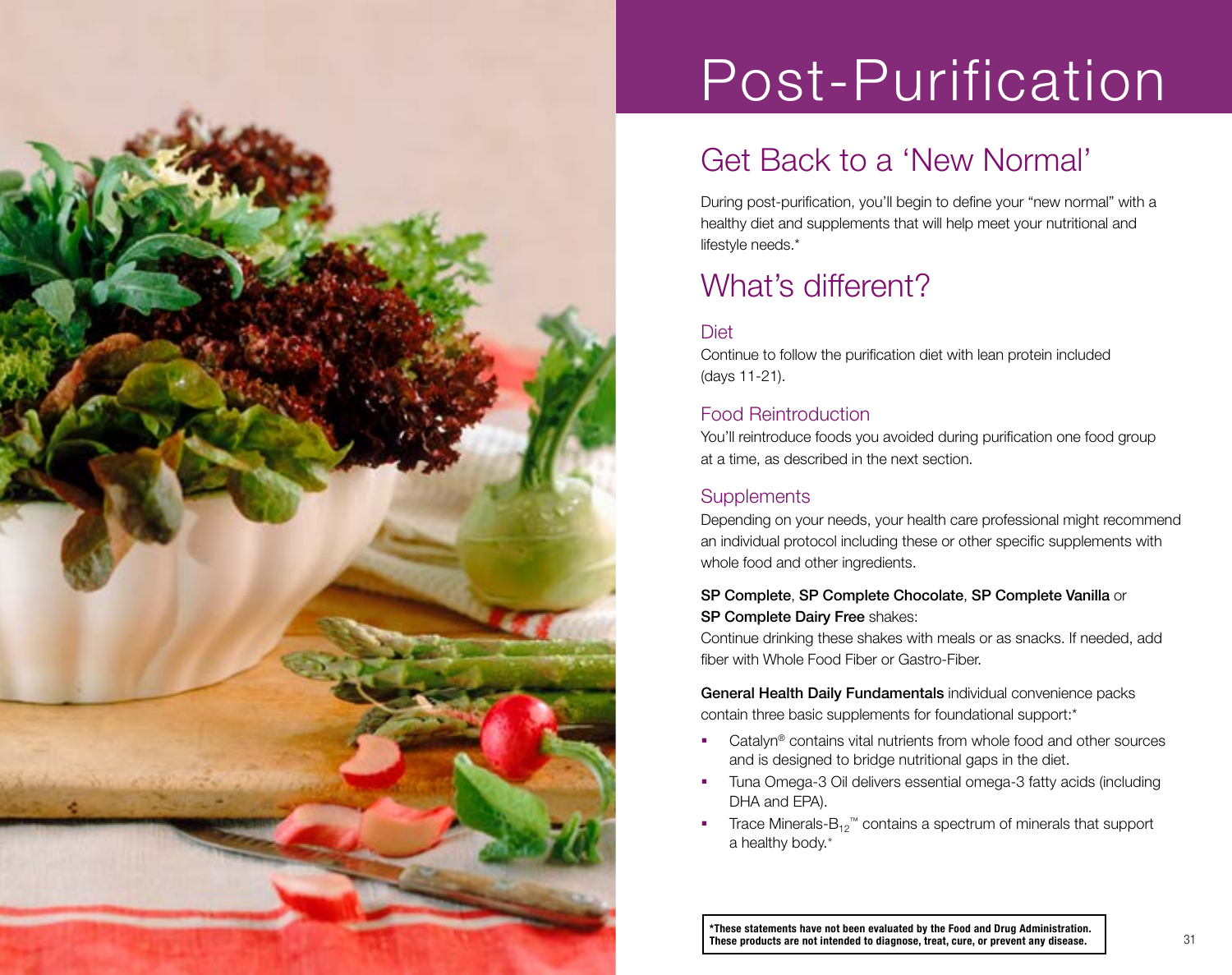### Food Reintroduction

Systematically reintroducing foods from one food group at a time allows you to gauge how these foods make you feel and if they cause any problems. Your body hasn't dealt with some of the foods in these groups for a few weeks, so you'll want to introduce each new food in small portions.

Also, it is possible to have a food allergy or intolerance that you don't know about, so one of the key aspects of reintroduction is to keep a journal of how each food makes you feel. A complete food experience journal is available for downloading and printing at standardprocess.com.

#### The Process

You'll follow the daily diet detailed on Page 11 of this guide until you and your health care professional decide to reintroduce the foods you want to add back into your diet. You'll reintroduce one food from a food group at a time, but it's important to undertake this process with your health care professional's guidance. You should work together to decide which foods you'll reintroduce and what you should do if you have a reaction.

Let your body be your guide: If you eat toast and feel bloated or gassy, have a headache, or have any other symptom, note it in your food experience journal and talk to your health care professional. If your symptoms are uncomfortable but not severe, wait a few hours and try the food again, or follow the instructions your health care professional provides you with for reporting any issues. And remember, each person is different, so write down what you feel—different people will have different responses to the same food.

### The Difference Between Allergies and Intolerance to Foods

#### **Allergy**

An allergic reaction happens when the body's immune system mistakes a part of a food for something harmful. Foods that cause the most problems for adults are peanuts, tree nuts (like walnuts or almonds), fish, and shellfish. Any food can cause an allergy, but some other "highly" allergenic foods are milk, eggs, soy products and wheat. Allergic reactions usually happen within minutes to hours after eating the allergen.



#### **Intolerance**

Food intolerance is the digestive system's response to the part of a food or additive that can't be processed or that causes irritation. Intolerance could be from an additive, such as a sugar substitute in diet foods, that is poorly absorbed by the gut.

The body's response to food intolerance is usually based on portion: A small amount provokes a small reaction; a large portion provokes a larger reaction. The time frame for problems is longer too. The body's reaction to food intolerance can take place immediately or over a few days.

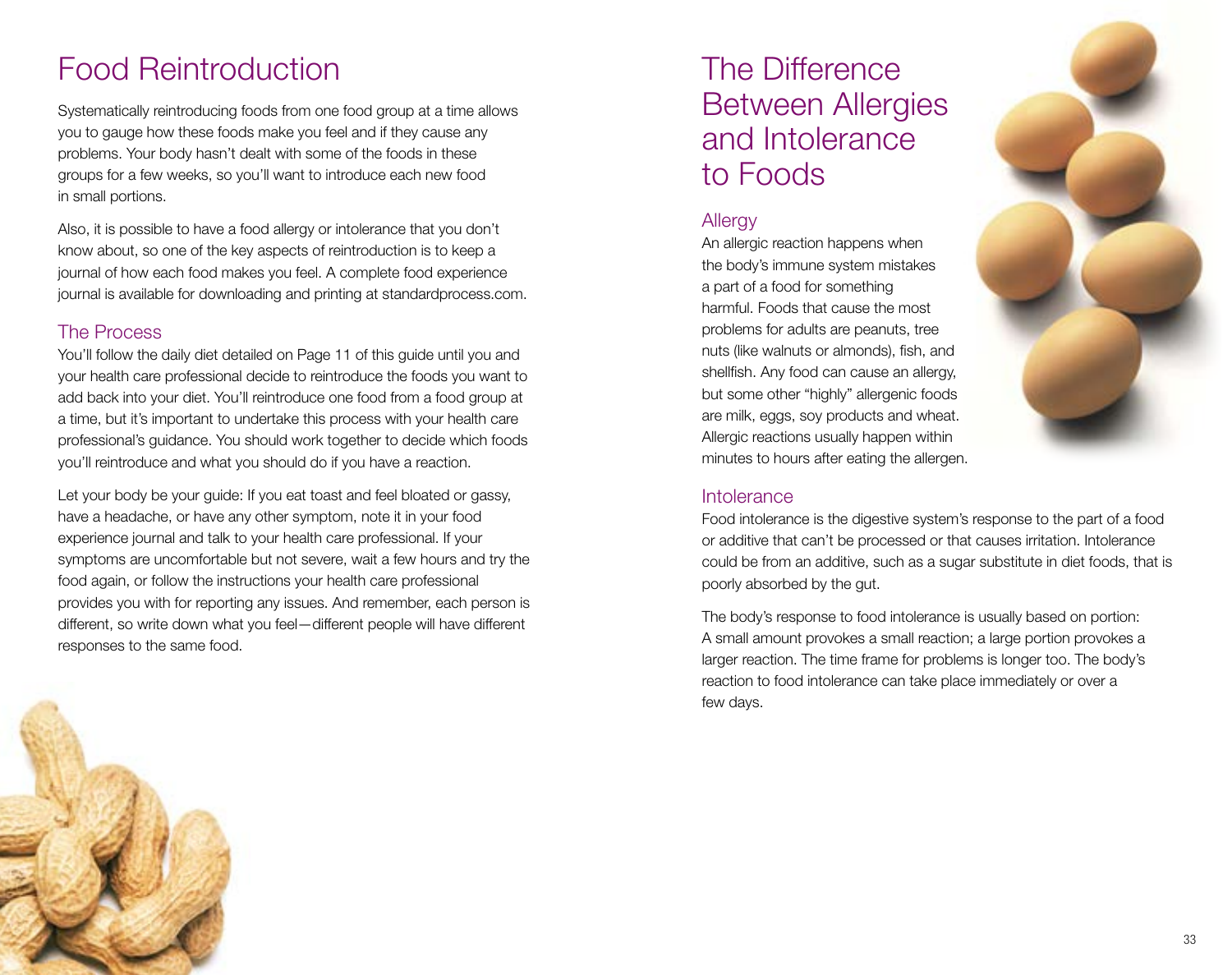

### Reintroducing Foods Eliminated During Purification

#### **Grains**

Choose whole grains (the entire grain kernel) instead of refined grains (just the endosperm) . Refined grains have most of their nutrients removed and are then enriched, so whole grains containing their original fiber, iron and B vitamins are a healthier choice . Eat a healthy range of whole grains that includes spelt, bulgur, steel-cut oatmeal, brown rice and barley.

#### **Dairy**

This group includes products like cheese, milk and yogurt . These foods are nutritionally dense and provide a host of nutrient components, such as calcium and protein .

Nondairy milks, such as almond, rice or soy milk, are good alternatives .

#### Nuts (Raw)

Nuts can supply necessary oils to your diet . Nuts are concentrated sources of fuel, so portion control is important . A handful a day is plenty for most people .

#### **Shellfish**

Shellfish like shrimp and mussels can add important nutrients, such as protein and iodine, to the diet .

#### Eggs

Eggs provide an important source of protein, iron and B vitamins . If you enjoy toast with your eggs, you might want to reintroduce eggs after grains, so you can have whole-grain toast at the same time .

Or you could hard-boil an egg and eat it at breakfast or as a snack .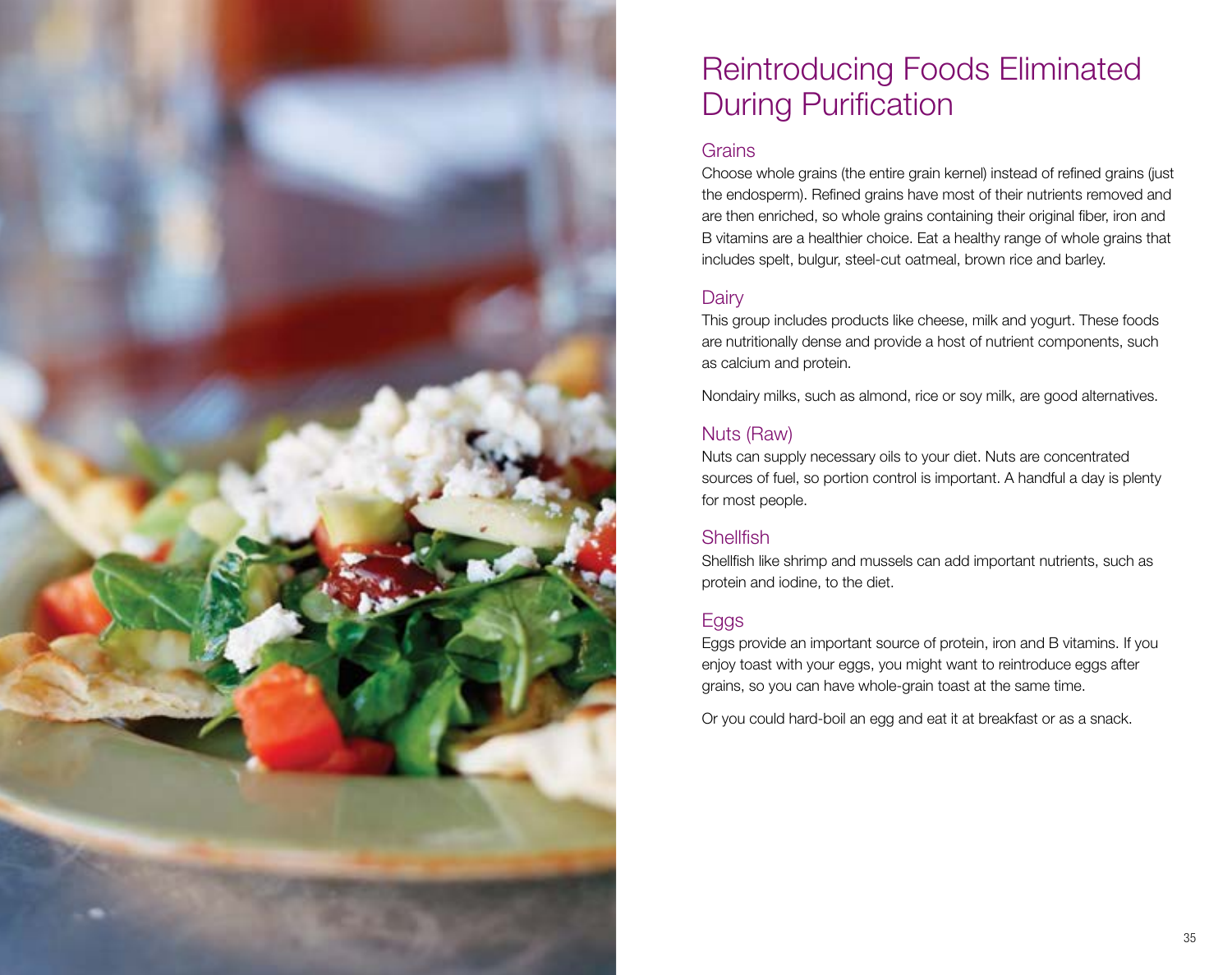### An Example of a New Normal

To give you an idea of how rich and complex your diet should be, we've included a single sample day after you have reintroduced all food groups. If weight loss is a goal, keep in mind that most people who cut 300 calories from the daily diet while also getting 30-40 minutes of daily moderate exercise can expect to lose a pound per week. While individual needs are different, ideally you should drink approximately half your body weight in ounces of water every day.

#### Breakfast

| SP Complete shake                                                    | 1 serving                    |  |
|----------------------------------------------------------------------|------------------------------|--|
| Oatmeal prepared with water                                          | 3⁄4 cup                      |  |
| Green tea                                                            | 8 ounces                     |  |
| Snack                                                                |                              |  |
| Sunflower seeds                                                      | 11/ <sub>2</sub> tablespoons |  |
| kernels, oil roasted, without salt                                   |                              |  |
| Lunch                                                                |                              |  |
| Chicken breast roasted                                               | 2 ounces                     |  |
| with teriyaki sauce (11/2 tablespoons) and celery seeds (1 teaspoon) |                              |  |
| Broccoli cooked, without salt                                        | $\frac{1}{2}$ cup            |  |
| Summer squash cooked, without salt                                   | $\frac{1}{2}$ cup            |  |
| Asparagus                                                            | 8 spears                     |  |
| Snack                                                                |                              |  |
| Cottage cheese                                                       | $\frac{1}{2}$ cup            |  |
| Dinner                                                               |                              |  |
| Walleye baked                                                        | 3 ounces                     |  |
| Salad                                                                |                              |  |
| Greens                                                               | 2 cups                       |  |
| Chickpeas cooked                                                     | $\frac{1}{2}$ cup            |  |
| Green beans cooked                                                   | 1 cup                        |  |
| Onion sliced                                                         | 1⁄4 cup                      |  |
| Garlic                                                               | 1 clove                      |  |
| Kidney beans cooked, without salt                                    | $\frac{1}{3}$ cup            |  |
| Snack                                                                |                              |  |
| Whole milk                                                           | 1 cup                        |  |

Note: The above example contains approximately 1,600 calories and is a general sample of a healthy meal plan.



### Health Tips for a Lifetime

#### Trying to Lose Too Much, Too Fast

The safest way to lose weight is to set a goal of losing 1 to 2 pounds per week. That way you keep weight off and avoid "yo-yo" dieting.

#### Underestimating the Amount of Calories/Nutrients in Food

Let your body tell you when it's full—never feel like you have to eat everything on your plate. Eat slowly and enjoy the eating experience.

#### Preparing for Social Gatherings

Drink water before social events and while you're there so you don't mistake hunger for dehydration. If appetizers will be served, eat a healthy snack beforehand so you're not so tempted by foods high in calories and trans fats. Healthy snacks could include:

- 1 cup of carrots
- Celery sticks with 1 tablespoon peanut butter
- 1 medium apple or 1 cup of grapes
- 1 StandardBar® (convenient bars in several flavors)
- Avocado or guacamole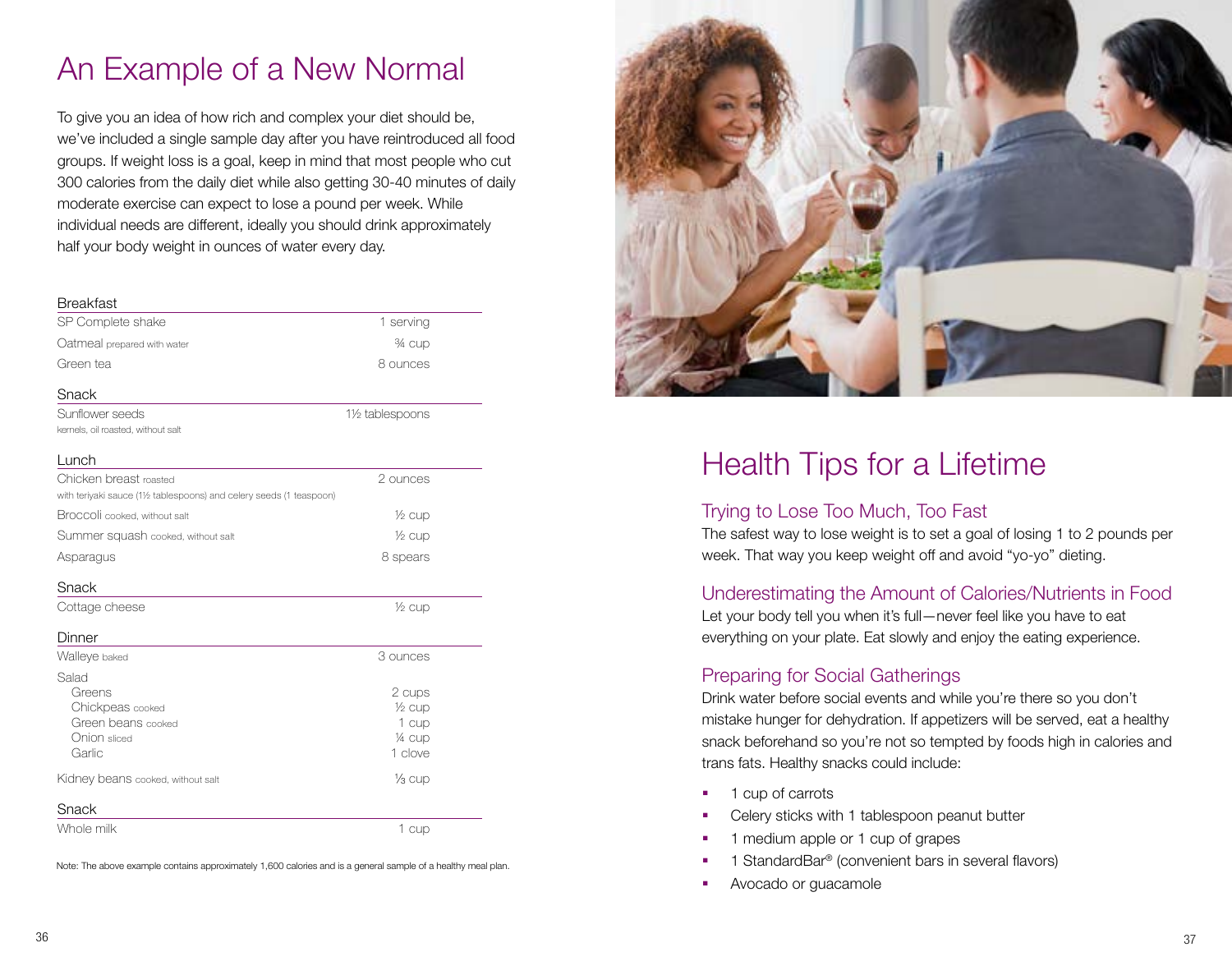#### Dealing With Feeling Deprived/Bored With the Diet

Depriving yourself all the time of favorite unhealthy foods might lead you back to unhealthy eating habits. It's OK to give in occasionally and eat an appropriate amount of your favorite foods. But if you're just bored with your diet, try vegetables and fruit you've never had before.

#### Reaching for Processed or Refined Foods High in Sugar, Fat, and Additives

Avoid temptation by keeping these foods out of the house so you won't be tempted. When you eat out, preview the menu and make your selection in advance, if possible, so you can avoid these foods. If sugar cravings are a problem, ask your health care professional about additional supplementation that can help.

#### Drinking Alcohol or Caffeine

If you consume these drinks, it's best to drink them only in moderation.

#### Portion Control

Portion control is essential for maintaining a healthy weight. Consider the serving size for the food you are eating.

### Reading Labels

As you begin adding new foods to your diet, make sure you read the labels carefully. Avoid additives and unhealthy fats—your well-being depends on it. Ingredients to watch for include:

#### Monosodium Glutamate (MSG)/Natural Flavoring

MSG is used as a salt substitute and flavor enhancer. This additive is found in many processed foods, as well as restaurant-prepared foods. Anecdotal evidence suggests that some people are sensitive to this substance, which reportedly triggers headaches, tingling and other symptoms.

#### Trans Fats (Hydrogenated Oils)

Most dietary trans fats are found in processed foods like cakes, cookies, crackers and bread. Trans fats are known to raise "bad" cholesterol levels and lower "good" cholesterol levels and might be listed as "hydrogenated" or "partially hydrogenated."

#### Artificial Sweeteners

Chemicals like saccharine and aspartame are used to replace sugar in diet/ sugar-free foods. Artificial sweeteners are generally found in foods that contain "empty calories"—meaning they don't provide any nutritive value for the calories they add to your diet.

#### Artificial Colors/Dyes

These are artificial chemicals added to foods to improve appearance. People expect foods to appear appetizing, so these artificial colors are used to provide uniformity in color and make products look as expected based on ingredients. However, some people have physical reactions to these substances. For example, a common yellow dye may cause an allergic reaction in susceptible individuals. Look for natural coloring agents like turmeric, paprika or saffron instead.

#### Sodium

Sodium can hide in the most innocent places, like sauces, soups and baked goods. Eating too much sodium can contribute to long-term health problems, as well as cause you to retain water and feel bloated. Opt for fresh foods and low-sodium products (including condiments like salad dressing, ketchup, and mustard), season with herbs instead of salt, and take the saltshaker off the table. Some people prefer salt that is less processed, like sea salt. Regardless of what type of salt you use, healthy adults should only consume between 1,500 and 2,300 mg/day.

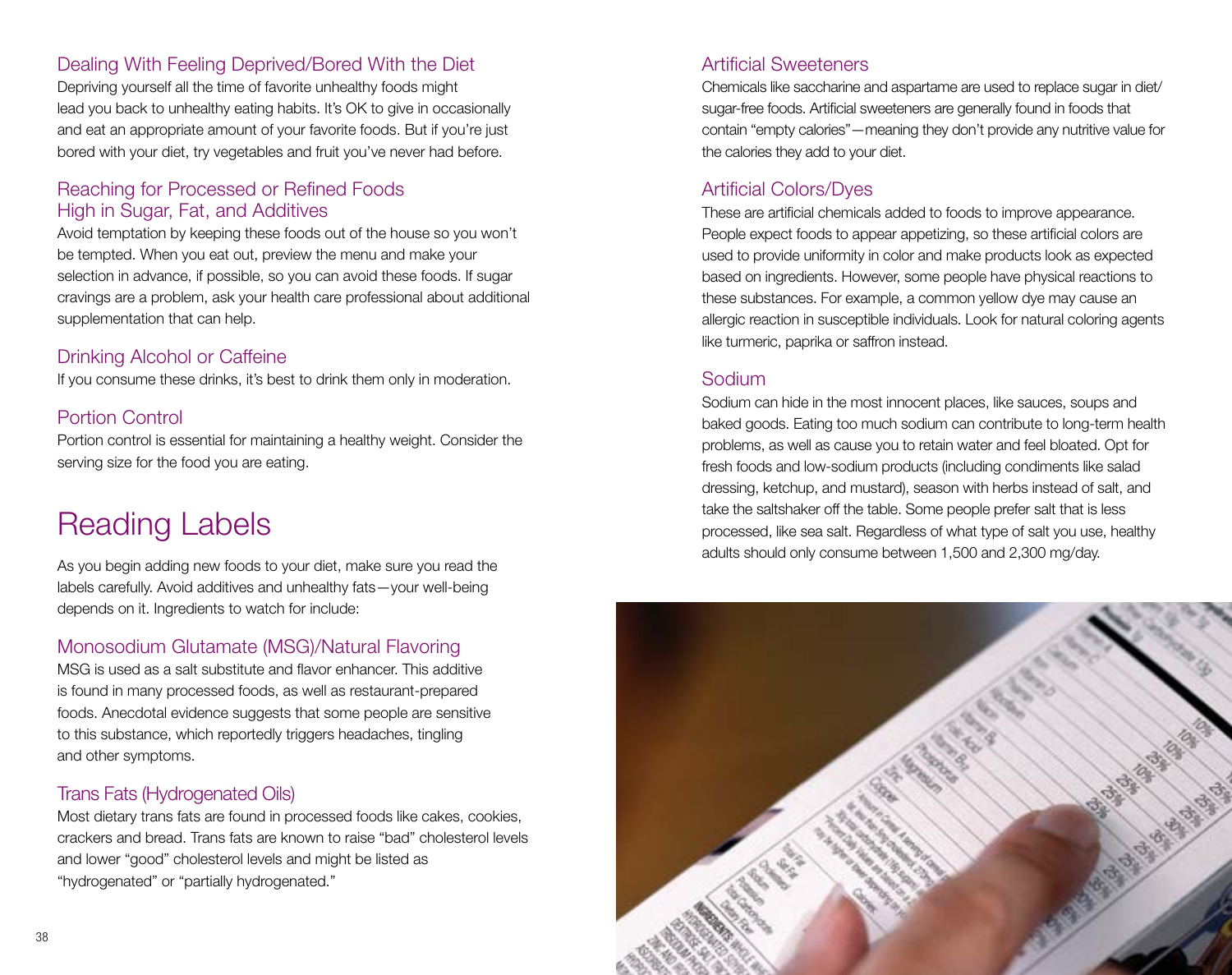# **Frequently** Asked **Particle Second**<br> **Particle Second**<br> **Particle Second**<br> **Particle Second**<br> **Particle Second**<br> **Particle Second**<br> **Particle Second**

- Q Why does my body need to be purified?
- A See Page 2.
- Q What are the benefits of purification?
- A A purification program can have a significant, positive effect on the biochemistry of the body while allowing natural toxins and byproducts of daily metabolism to be eliminated. You may notice the following:\*
	- **Improved weight**management results
- Clearer skin
- Shinier hair **Disappearance or lessening**
- **Increased energy/vitality**
- Better digestion
- Less bloating
- Clearer thinking

digestive problems, etc.)

of past conditions (PMS,

**Better sleep\*** 

#### Q Will this purification program help me lose weight?

- A By following the Standard Process Purification Program, you will be working toward sustained, long-term weight management. The ideal weight-management system is not a quick fix but a long-term commitment. You will need to make lifestyle changes that will continue long after the purification process is completed. See pages 37-39 for tips on how to continue your success.
- Q Is exercise necessary? How much and what type is recommended?
- $\mathsf{\mathsf{A}}$  Exercise facilitates the removal of toxins and helps maintain a healthy weight. It is recommended that you walk 30-45 minutes at least four days per week. Strenuous exercise should be put on hold during the 21-day program. Consult with your health care professional if you are on a more strenuous exercise program that you would like to maintain throughout the purification program or about resuming strenuous exercise during post-purification.
- Q What Standard Process supplements are taken during the program?
- A See pages 8-9.
- Q Can I take my regular supplements/medication during the program?
- A Your health care professional can help you decide what is right for you based on your health history, supplements/medications you are taking and health goals. He or she also might recommend additional supplements to support your body while on the program.<sup>\*</sup>
- Q How do I stick to the program when eating away from home?
- A Here are some tips to help you stay on track:
	- Plan your strategy before you leave home.
	- When choosing a restaurant, select one that serves foods on the recommended list (pages 11-14). This will curb temptation.
	- When traveling, bring along a cooler packed with water bottles, fresh fruit and sliced raw vegetables.
	- When attending a social gathering, bring a dish to pass that fits your stage of the program, like a fruit/veggie tray or chicken kabobs.



\*These statements have not been evaluated by the Food and Drug Administration. These products are not intended to diagnose, treat, cure, or prevent any disease.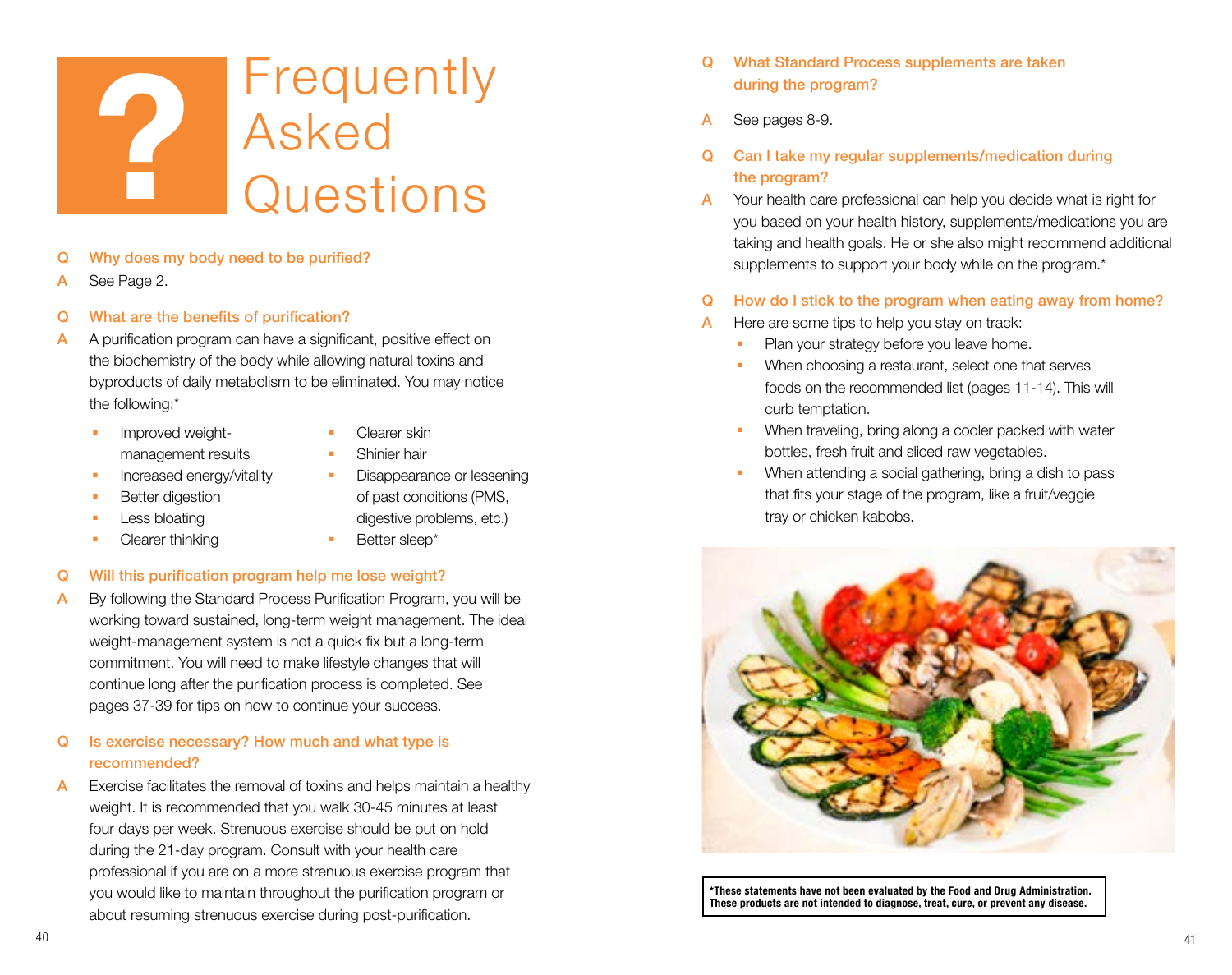- Q What physical changes will I experience during purification?
- A Two of the main effects will be an increase in urination and bowel movements. This is a natural effect of purifying and should not interfere with your daily activities. In rare cases, you may experience a throbbing sensation in the head, generalized aches, itchy skin, rashes or fatigue. These are normal occurrences and will subside in a day or two.

Please talk with your health care professional if you have questions about how you are feeling or what you are experiencing.

- Q Why can't I substitute different vegetables than what are outlined?
- A The vegetables cited in this booklet are recommended because of their high nutritive value and their capacity to support detoxification.
- Q What if I want to add more protein or fiber to my diet during or after purification?
- A Whey Pro Complete or Whole Food Fiber can be added to shakes or mixed with other beverages or foods.



- Q What can I do if I am tired or lack energy while on the program?
- You may be fatigued because your body may require a higher amount of protein during purification and post-purification. Ask your health care professional about adding Whey Pro Complete to your program.

#### Q What can I do for temporary constipation?

- A Remember to drink plenty of water and eat plenty of vegetables and fruits with high fiber content. Eating one beet daily encourages regular bowel movements. Talk with your health care professional for other recommendations.
- Q Do the purification products contain gluten?
- A All of the purification supplements are gluten-free. A complete list of gluten-free products is also available at standardprocess.com.
- Q Why is there lactose in SP Complete?
- A Whey is a protein source found in SP Complete, SP Complete Chocolate, and SP Complete Vanilla; lactose is found in whey. There is approximately ½ gram of lactose per shake. Try SP Complete Dairy Free if lactose is a concern.
- Q Is the Standard Process Purification Program vegetarian?
- A It is vegetarian (lacto-ovo) but not vegan.
- Q What if I am allergic to certain foods on the list?
- $\mathsf{\mathsf{A}}$  If you suspect you are having a reaction to a specific food, refrain from eating it and consult your health care professional about how to incorporate alternative food sources.

\*These statements have not been evaluated by the Food and Drug Administration.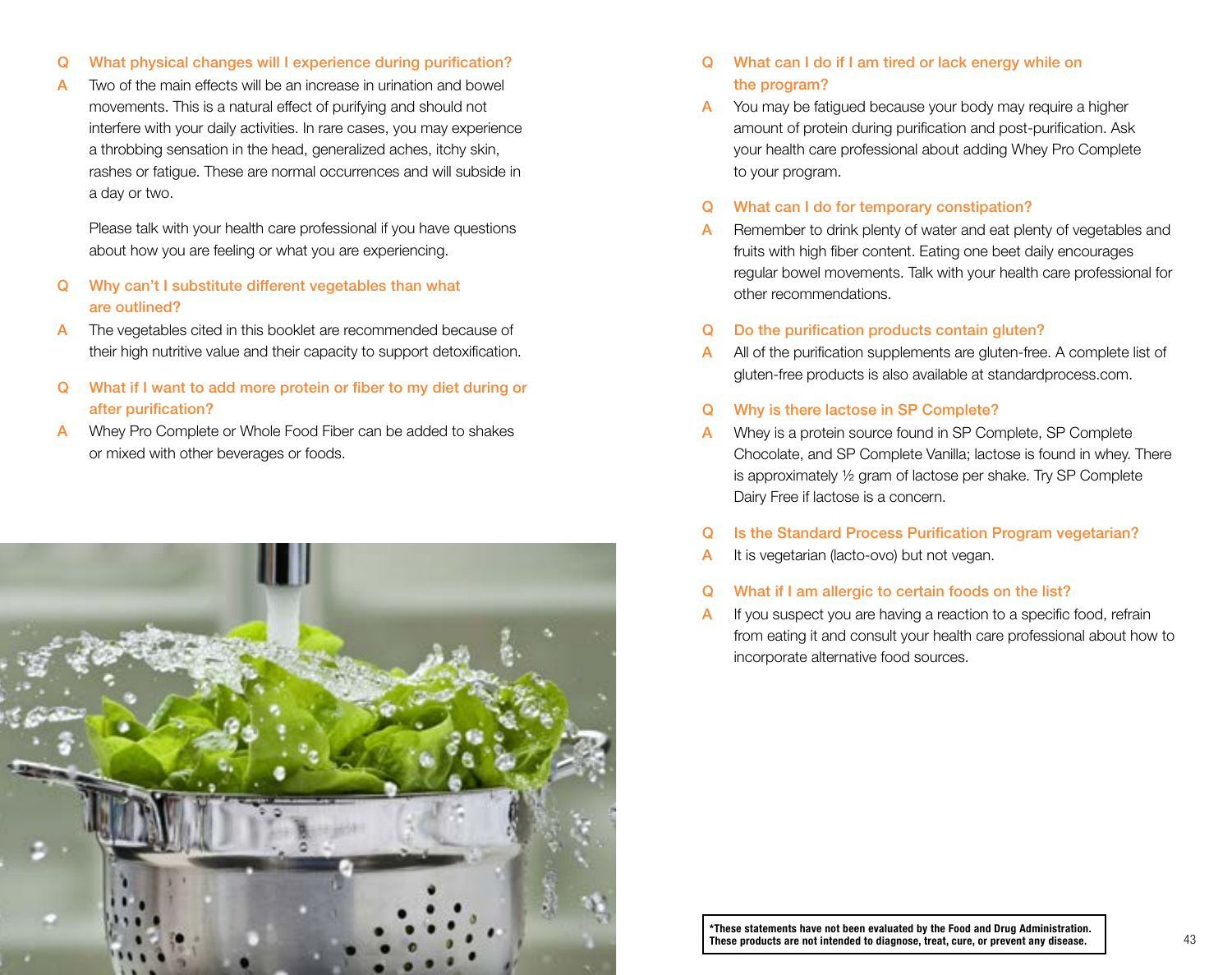- Q Is the purification program recommended for pregnant or lactating women?
- A No. More calories are required during pregnancy and lactation than are needed during purification and for everyday weight management.
- Q How do I keep the benefits after the program?
- A The logical next step after purification is post-purification. This will allow you to reach your new normal—the healthy way you will eat and live from now on. Your health care professional will recommend that you stay on the post-purification program until you meet your health and weight-management goals. See Page 31.

Your health care professional may want you to complete the purification process once or twice a year to maintain your level of health and well-being.\*

- Q How long will I remain on post-purification?
- A You'll want to continue the things you've learned as you maintain your quest for better health.
- Q What do I do if I have continued health issues?
- A You and your health care professional should work together during post-purification. Your health care professional may recommend supplements that are specific to your health concern.

#### Q What if I am struggling with the program?

A Don't give up! Changing eating habits is difficult, so don't be hard on yourself. Look at each day as a new day. Whenever you get off track, just start over the following day. You can do it!

#### Q What if I am not losing weight during post-purification like I did on the purification program?

- The post-purification process is a way to establish healthy eating habits rather than a weight-loss program. That said, many people will lose weight during both purification and post-purification because they're eating in a conscious, deliberate way. Healthy weight management is a goal that should be discussed with your health care professional. Some tips for healthy weight management are:\*
	- Eat more vegetables than fruits.
	- Have healthy snacks, such as vegetables and fruits, available at all times.
	- Be aware of portion size.
	- Don't eat anything in excess. If you must have treats, record them in your journal so you can gauge frequency and how they make you feel.
	- If sugar cravings are a problem, ask your health care professional if there are any additional supplements that can help you.

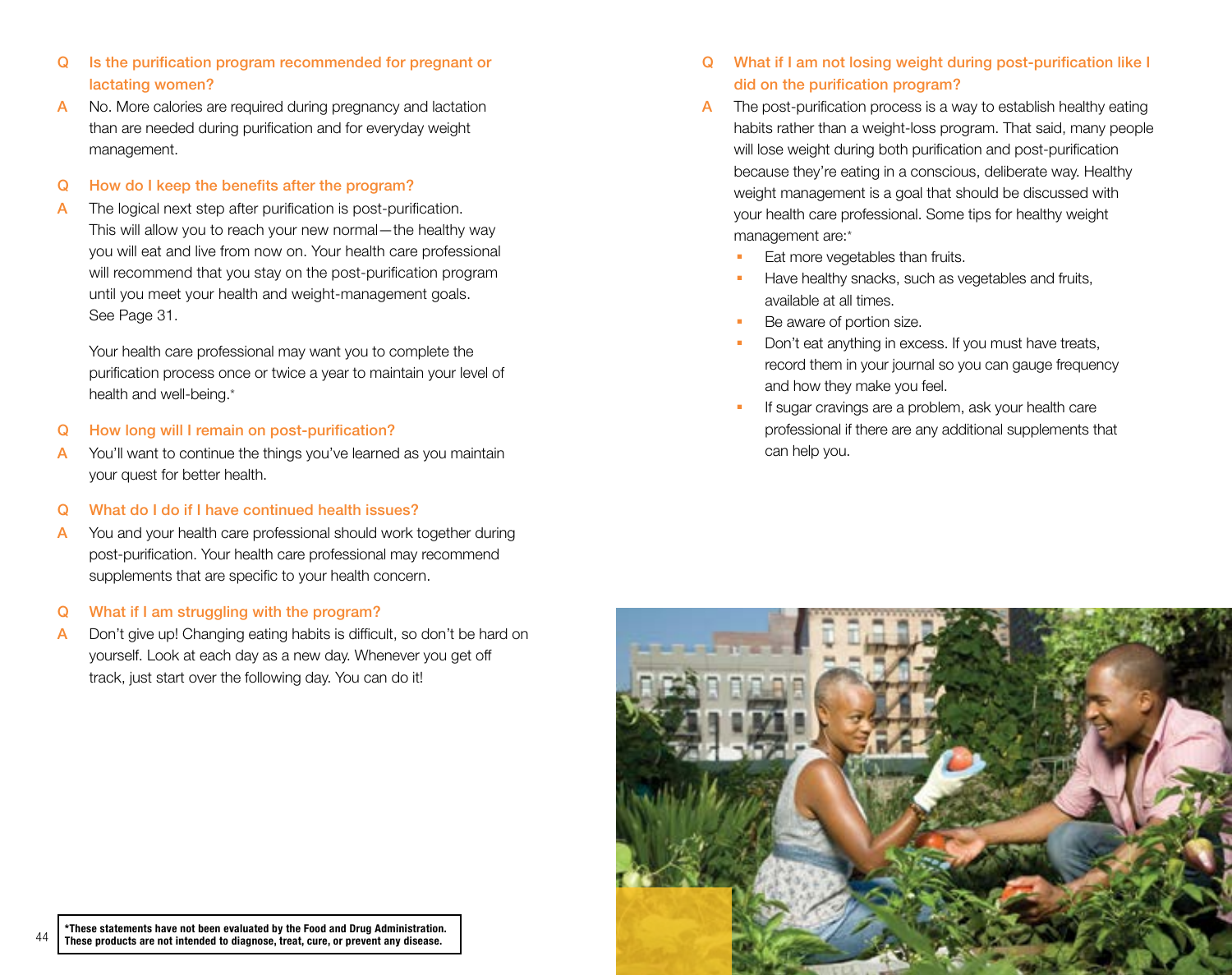# **Recipes**

## Shakes

To prepare a shake with SP Complete Chocolate or SP Complete Vanilla, simply mix the powder with water. Or substitute either flavor for original SP Complete, as detailed in the basic shake recipe below.

#### Basic Shake Recipe

- $\blacksquare$  1-1½ cups of your favorite fresh or frozen fruit or vegetables (optional)
- <sup>1</sup> 1 tablespoon high-quality oil (e.g., flax oil), not necessary if already taking an oil supplement
- <sup>2</sup> 2 rounded tablespoons (scoops) SP Complete/SP Complete Dairy Free or 4 rounded tablespoons (scoops) SP Complete Chocolate/SP Complete Vanilla
- <sup>1</sup> 1 cup water (increase for desired consistency)
- 3-4 cubes of ice for thicker shake

Please note: You may add 2 tablespoons Whey Pro Complete and/or 1 tablespoon Whole Food Fiber to any shake recipe. Thoroughly blend all ingredients together, adding water and ice cubes until the shake reaches desired consistency. You may make a large enough batch to last you through the day, but make sure to keep the shake refrigerated and remix as needed before pouring.

#### Tips for your shake:

- Use frozen fruit and eliminate water/ice for a frosty, thick shake.
- Mangoes or peaches give your shake a nice zing.
- **Peel and slice extra-ripe bananas, and freeze them for easy use.**
- Increasing fruit will increase the sweetness but will also increase the calories and may interfere with weight management.
- If blending vegetables, there is no restriction regarding the quantity; it is recommended that a high-performance commercial drink blender be used.

View more delicious & healthy recipes at standardprocess.com/recipes



Start with the basic shake recipe, and then add these ingredients for delicious and nutritious shake flavors:

#### Strawberry Twist

- 1 cup strawberries
- 1 cup freshly juiced carrots

#### Citrus Berry Splash

- ½ cup blackberries
- ¼ cup blueberries
- ½ cup strawberries
- ½ banana (optional)
- Juice from 2 freshly squeezed oranges

#### Flecks o' Flax

- 1 small or ½ large banana
- Handful of grapes
- ½ ripe pear or apple
- 2 heaping tablespoons organic milled flaxseed (not oil)

#### Banana Berry Blast

- ½ cup blueberries
- ½ cup strawberries
- ½ banana

#### High-Protein Smoothie

- ¼ banana
- ¼ cup pineapple
- 2 tablespoons Whey Pro Complete

#### Apple Cinnamon Surprise

- 1 medium apple
- ½ banana
- ½ teaspoon cinnamon

#### Pumpkin Pie

- 1/<sub>2</sub> banana
- ½ cup organic pumpkin
- Few pinches each of ginger and cinnamon

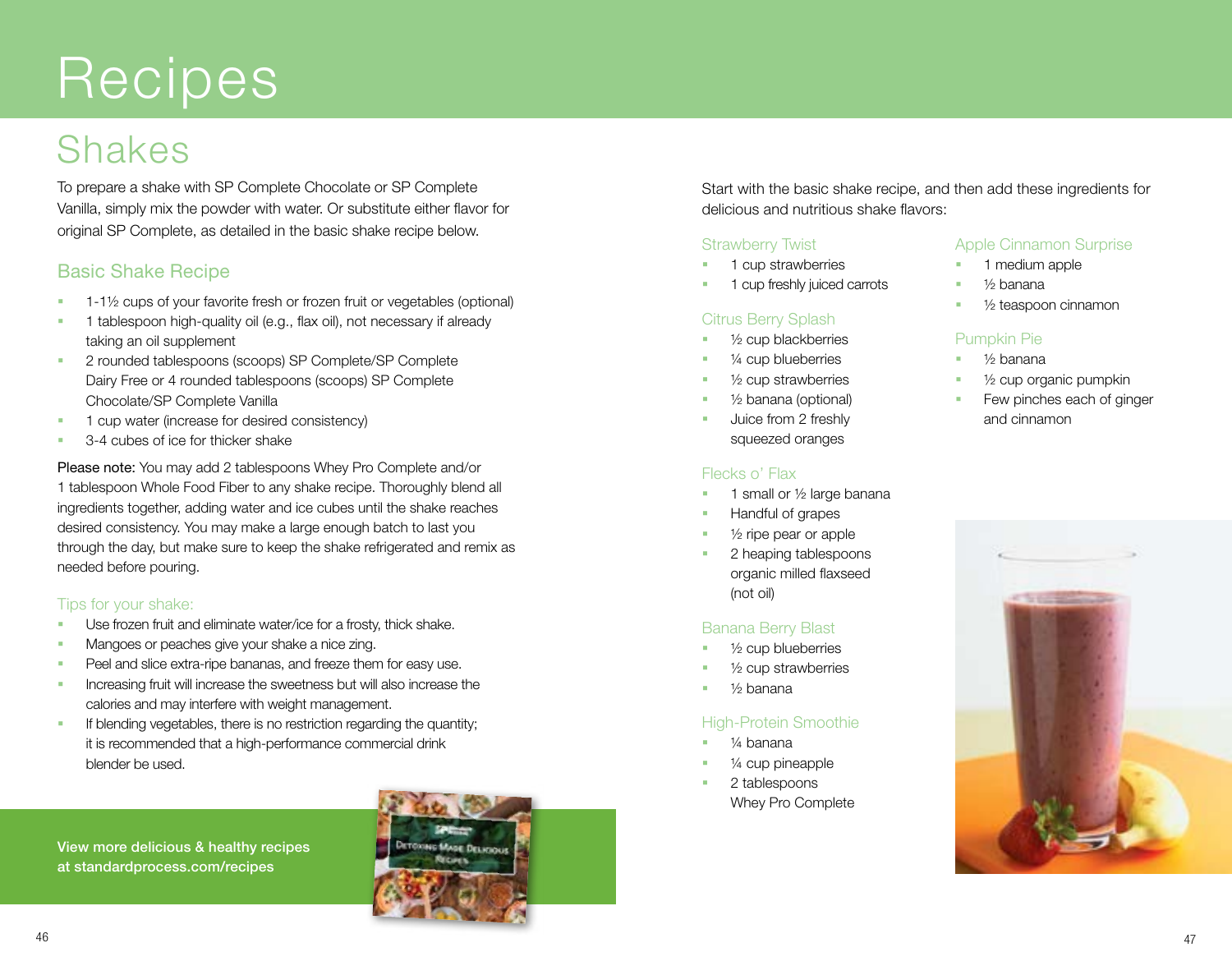# Salads

#### Beet Salad

- 1 pound beets, peeled and grated
- 4 sticks celery, finely chopped
- 2 tablespoons apple juice
- 1 tablespoon apple cider vinegar
- 4 scallions, finely chopped
- 2 tablespoons fresh parsley, chopped
- 3 tablespoons olive oil
- Sea salt and ground pepper to taste

¼ cup avocado, chopped

Mix beets and celery with apple juice. In a separate bowl, whisk together the remaining ingredients. Toss the celery/beets with half of the liquids. Then drizzle the remaining liquid over the salad. Chill for 2 hours and serve.

#### Cholula Fiesta Salad

- 2 cups mixed greens
- $\bullet\quad$  1/<sub>2</sub> cup tomato, chopped ■ 1/2 cup jicama, chopped
- 1 carrot, shredded 1 lime, juiced

Combine all ingredients in a bowl and top with lime juice.

#### Carrot Beet Salad

- ¼ cup fresh lemon juice
- 2 tablespoons olive oil
- 2 tablespoons minimally processed honey
- 1 teaspoon cumin
- $\blacksquare$   $\frac{1}{2}$  teaspoon cinnamon
- ¼ teaspoon cayenne (optional)
- Sea salt to taste
- 3 cups beets, shredded
- 3 cups carrots, shredded
- ½ cup fresh parsley, chopped

Mix all ingredients except beets, carrots and parsley in a large bowl. Check seasonings. Add beets, carrots and parsley. Toss to combine. Let marinate 2 hours, if desired.

#### Cabbage Salad

- ½ head purple cabbage, shredded
- ½ red or purple onion, sliced thinly (soak in cold water for a few minutes if you prefer milder onion flavor)
- Toss all ingredients with lime juice, salt and pepper.

#### Avocado and Papaya With Lime Dressing

- 2 limes, juiced
- 1 tablespoon minimally processed honey
- ¼ teaspoon ground pepper
	- ¼ teaspoon sea salt
- 2 papayas, peeled and sliced into thin wedges
- 2 avocados, thinly sliced
- **4 cups mixed baby lettuce**

Combine the lime juice, honey, sea salt and pepper; blend until smooth. Arrange the fruit slices on salad plates, alternating between papaya and avocado. Combine the lettuce and dressing in a bowl and toss well to coat. Mound a portion of the lettuce in the center of each plate. Drizzle with a few drops of dressing.

#### Peaches, Basil, and Red Onion

- 3 peaches, sliced
- ¼ red onion, very thinly sliced
- $\frac{1}{3}$  cup fresh basil (leaves torn if large)
- ½ lemon, juiced
- ½ teaspoon sea salt
- Ground pepper
- 1 tablespoon olive oil

Toss peaches with red onion, basil, lemon juice, salt and pepper to taste. Drizzle with olive oil. Can be served over fresh spinach with one of the dressings on Page 50 and topped with chicken.

Recipe courtesy of Whole Living at wholeliving.com



- ½ cucumber, sliced thinly
- 1 avocado, diced
- **1** medium tomato, coarsely diced
- **1** lime, juiced
- Sea salt and ground pepper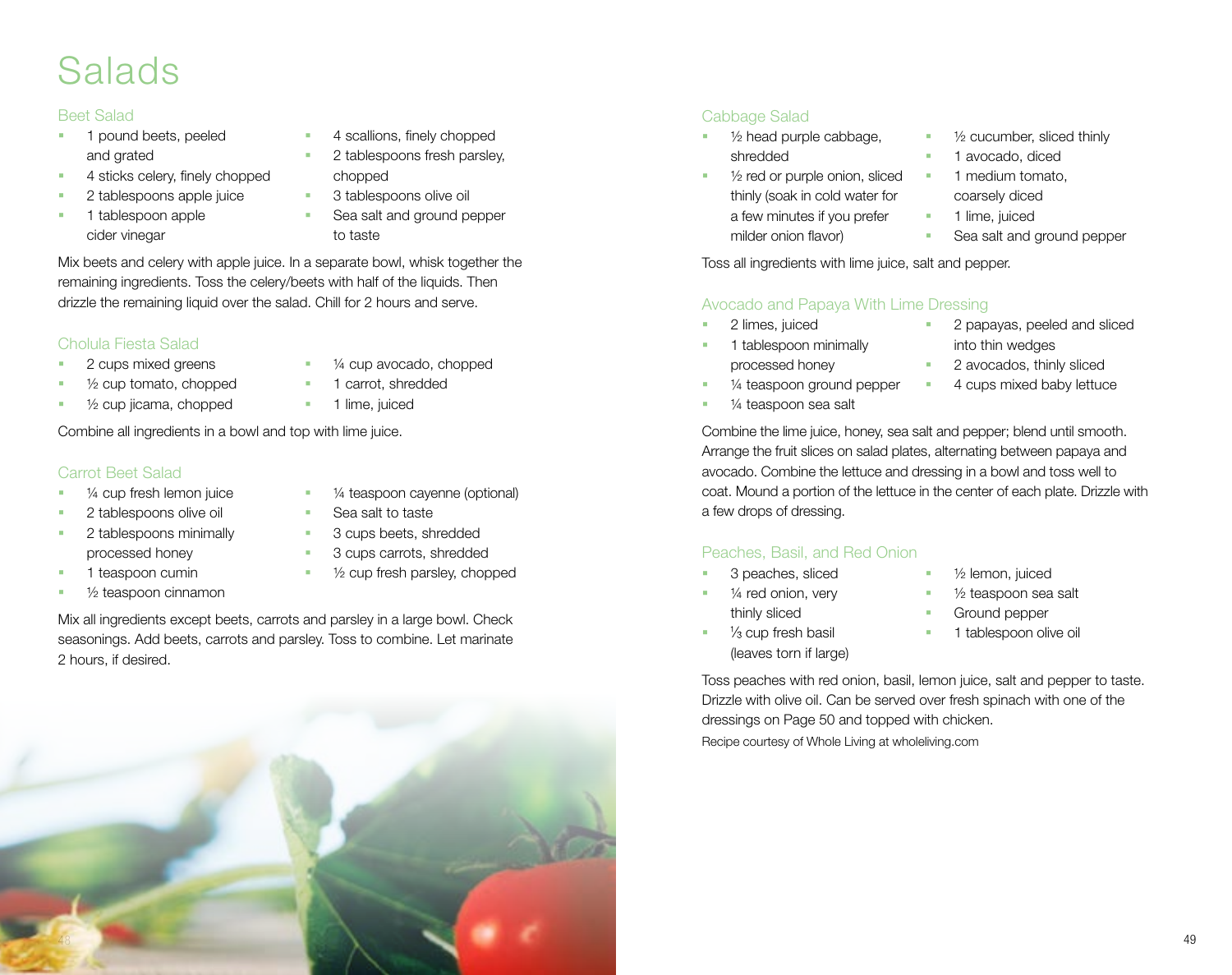## Salad Dressings and Accents

#### Fruit Toppers

Top your salad with pureed fresh or frozen raspberries, freshly squeezed lemon, or other fruit to add color and flavor to your greens.

#### **Seasonings**

The Standard Process Purification Program was designed to allow you to taste food in its natural state. If you choose to incorporate seasonings, use only fresh, organic herbs and spices.

#### Parsley Garlic Dressing

- ½ bunch fresh parsley, chopped
- 2 garlic cloves, chopped
- ½ cup olive oil
- ¼ cup fresh lemon juice
- 1 teaspoon sea salt

Combine all ingredients in a blender or food processor, mixing until smooth. Serve chilled.

#### Avocado Dressing

- **1** avocado, peeled and chopped
- ¾ cup olive oil
- ¼ teaspoon fresh lemon juice
- ¼ teaspoon dry mustard
- ¼ teaspoon sea salt
- Pinch ground pepper

Combine all ingredients in a blender or food processor, mixing until smooth. Serve chilled.



#### Garlic Flax Oil Dressing

- 2 cloves organic garlic
- 1/8 teaspoon sea salt
- Juice of half a lemon
- $\blacksquare$   $\frac{1}{3}$  cup flax oil

Mash garlic with salt. Add lemon juice. If needed, add more salt, garlic or juice. Mix in flax oil.

#### Apple Cider Vinaigrette

- 3 tablespoons organic apple cider vinegar
- ½ cup olive oil
- ¼ teaspoon sea salt
- 1 teaspoon oregano
- <sup>1</sup>/<sub>8</sub> teaspoon ground pepper

#### Mix all ingredients.

#### Vinaigrette Dressing

- $\frac{2}{3}$  cup olive or flax oil
- 1 tablespoon Dijon mustard
- ¼ cup balsamic vinegar or fresh lemon juice
- 1 clove garlic, minced
- ¼ cup water

Mix together and add herbs to taste.

# Dips and Snacks

#### Asparagus Fries

Sea salt

- Asparagus, tough ends removed
- 1 tablespoon olive oil per pound of asparagus

Line a pan with foil and preheat broiler. Lay out the asparagus in a row on the lined pan and sprinkle with olive oil first, then sea salt. Broil for 7-9 minutes, very close to the broiler coil, then turn the asparagus over and broil for another 3-5 minutes (time depends on thickness of the stalks).

#### Salsa Fresca

- 2 cups ripe tomatoes, chopped
- 1 cup sweet onions, chopped
- 1 cup green bell pepper, chopped •
- 1 jalapeno, finely diced
- 1 teaspoon sea salt
	- Fresh cilantro to taste, chopped
- 2 tablespoons fresh lime juice

Combine the tomatoes, onions, peppers, lime juice, jalapeno and salt in a big bowl and stir to combine. Leave out at room temperature for 1 hour or place in the refrigerator for about 8 hours. Bring up to room temperature before eating. Spoon off any excess liquid, gently mix in the cilantro and season with sea salt to taste.

#### Heirloom Cherry Tomato Salsa

- 6 cups heirloom cherry tomatoes, halved
- 3 jalapeños, finely minced
- 4-5 scallions: the white part and 1 inch of green, sliced very thin
- 1 tablespoon red wine vinegar
- 1 tablespoon olive oil
- 1 teaspoon sea salt
- 1½ cups celery, finely diced with hearts saved for garnish
- 1 small bunch parsley (about 2 cups) leaves only, roughly chopped, plus additional sprigs for garnish

In a bowl, place all ingredients except garnishes and toss until evenly mixed. Garnish with celery hearts and parsley.

#### Kale Chips

- 1 bunch kale, stems removed, torn into bite-size pieces
- 1 teaspoon sea salt
- **1** teaspoon cayenne pepper
- 1 tablespoon olive oil

Preheat oven to 350˚F. Line a noninsulated cookie sheet with parchment paper. After thoroughly drying washed kale with a salad spinner, spread kale in single layer on cookie sheet. Drizzle kale with olive oil and sprinkle with sea salt. Bake 10-15 minutes, rotating sheet halfway through cooking time, until edges are brown but not burnt.

- 
- 
-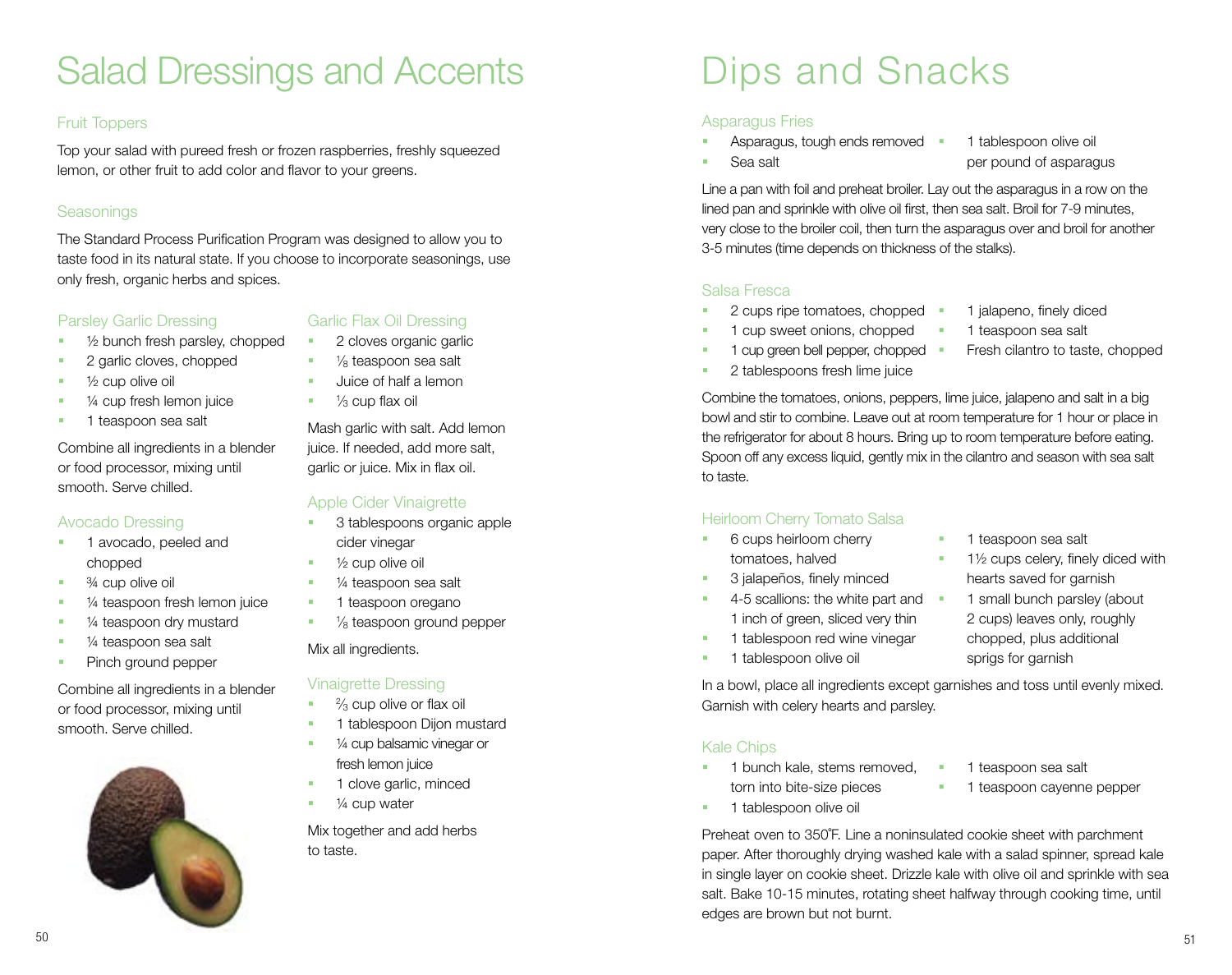# Soups and Stews

#### Creamy Red Pepper Soup

- **1** cup warm water
- 1 red pepper, chopped
- $\frac{1}{2}$  large avocado, chopped
- 5 baby carrots, chopped
- **1** teaspoon onion, chopped
- 1/2 teaspoon garlic, chopped
- processed honey ■ 1/<sub>2</sub> teaspoon jalapeño pepper powder

 ¼ cup hemp seeds 1 teaspoon minimally

■ 1/2 teaspoon sea salt

Stir all ingredients while heating for about 5-10 minutes until thick, smooth and slightly warm.

#### Gardener's Ratatouille

- **4** teaspoons olive oil
- **1** cup onion, chopped
- **3** cups plum tomatoes, chopped
- **2** cups eggplant, chopped
- oregano and parsley, chopped
- **1** teaspoon sea salt
- **2** cups zucchini, chopped
- 1 teaspoon ground pepper

 1 cup bell pepper, chopped 2 cloves garlic, minced **1** tablespoon each fresh basil,

Heat oil in a large skillet over medium-high heat. Add onion and sauté until tender. Stir in remaining vegetables and garlic. Cover, reduce heat and simmer 30 to 40 minutes or until vegetables are cooked through. Stir in remaining ingredients and simmer, uncovered, an additional 5 to 10 minutes. Recipe courtesy of Cooking Light at cookinglight.com/food

#### Lentil Soup

- ¼ cup olive oil
- 1 onion, chopped
- **2** carrots, diced
- 2 stalks celery, chopped
- 2 cloves garlic, minced
- **1** teaspoon dried oregano
- 1 teaspoon dried basil
- **1** bay leaf
- 2 cups lentils
- 
- crushed tomatoes
- ½ cup spinach, thinly sliced
- 2 tablespoons vinegar
- Sea salt and ground pepper to taste

In a large soup pot, heat oil over medium heat. Add onion, carrots and celery; cook and stir until onion is tender. Stir in garlic, oregano, basil and bay leaf; cook for 2 minutes. Stir in lentils, and add water and tomatoes. Bring to a boil. Reduce heat and simmer for at least 1 hour. When ready to serve, stir in spinach and cook until it wilts. Stir in vinegar, and season to taste with sea salt, pepper and more vinegar if desired.

#### Kale Soup

- 3 tablespoons olive oil
- 1 medium onion, diced
- 6 cloves garlic, minced
- 1 small dried red chili, seeds removed, chopped
- 1 bay leaf
- Sea salt and ground pepper
- 4 leeks, chopped
- 7 cups water or vegetable stock, divided
- **1** bunch kale, any variety, stems removed, chopped

In a large soup pan, combine olive oil, onion, garlic, red chili, bay leaf, sea salt and pepper. Cook over medium heat for 3-5 minutes until onions are translucent. Add leeks and 1 cup of water or stock. Stir together, cover, and cook slowly for about 5 minutes. Add kale and allow to steam until kale is wilted. Add the remaining water or stock and bring to a boil. Lower heat and allow to simmer for 30 minutes. You may serve the soup immediately, but if you allow it to sit for about an hour the flavors will develop further.

#### Sprouted Vegetable Soup

- 2 tablespoons coconut oil
- 1 medium onion, chopped
- 2 cloves garlic, chopped
- 2 tablespoons paprika
- ¼ teaspoon marjoram
- 2 carrots, sliced
- 2 cups cabbage, sliced thin
- 1 bell pepper, chopped
- 2 cups mushrooms, sliced
- 2 cups sprouts, any variety
- 4 cups tomatoes, chopped or crushed
- 5 cups vegetable broth
- 2 tablespoons balsamic vinegar
- 1 tablespoon dill
- Sea salt and ground pepper

In a large pot, heat oil over medium heat. Add onion and garlic, and sauté until onions are translucent. Add paprika, marjoram, carrots, cabbage, and bell pepper, and cook for 5 minutes, stirring often. Add the mushrooms, sprouts and tomatoes, cooking an additional 5 minutes. Add broth, vinegar, and dill, and bring to a boil. Season with sea salt and ground pepper to taste. Reduce heat and allow to simmer for about 30 minutes or until vegetables are tender.



- 
- 8 cups water
- 
- $\blacksquare$  1 (14.5-ounce) can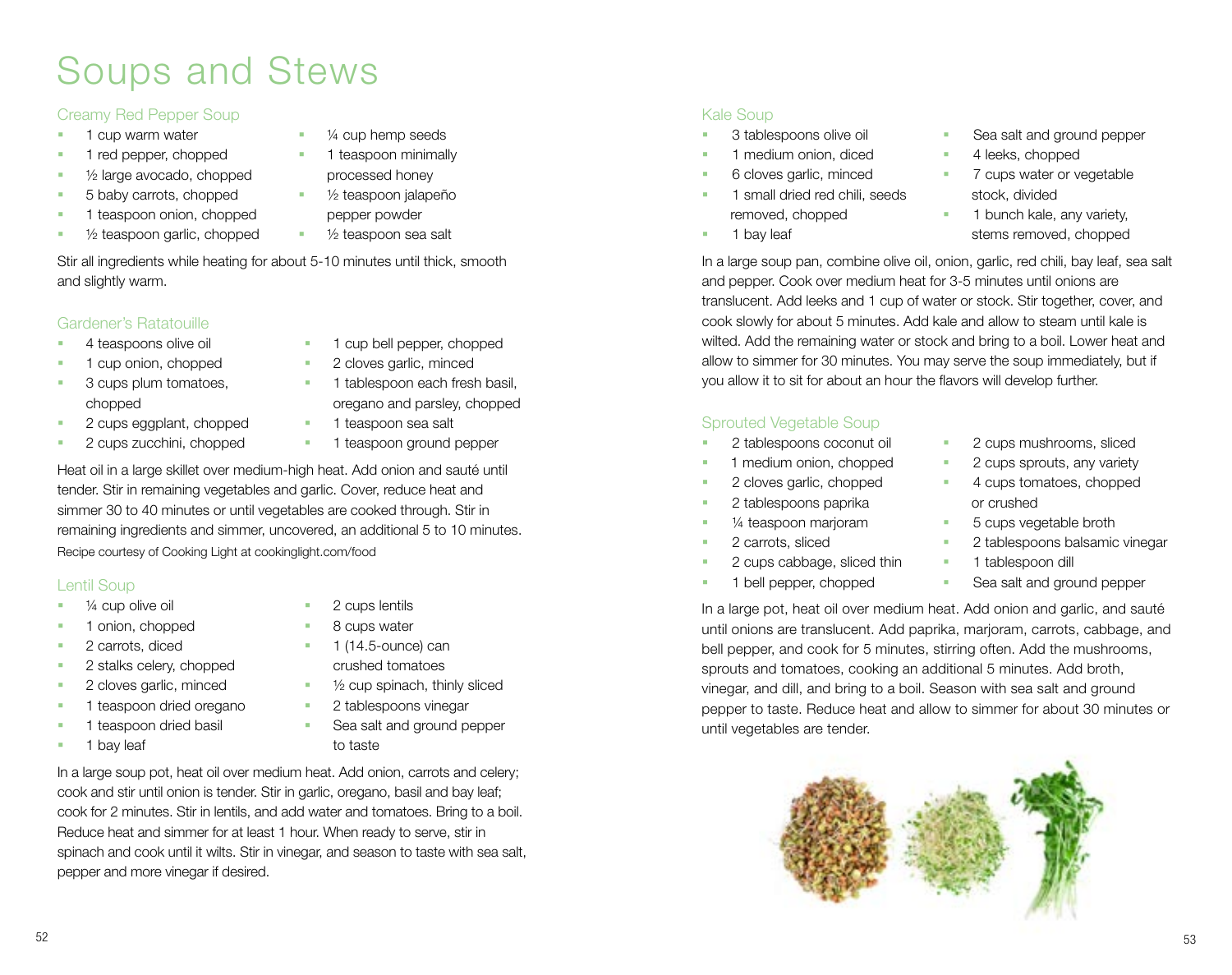### Entrees

#### Herbed Salmon

- 4 salmon fillets, about 6 oz. each
- **4** tablespoons fresh lemon juice, divided
- 1 teaspoon olive oil
- Sea salt and ground pepper
- 3 tablespoons chopped fresh dill
- 3 tablespoons chopped fresh basil

½ cup Dijon mustard

Heat broiler with rack 4 inches from the heat. Rinse salmon and pat dry with paper towels. Place salmon on a broiler pan, and drizzle 2 tablespoons of lemon juice over the top. Season with sea salt and pepper. Broil until salmon is just cooked but still moist, 8 to 9 minutes. Remove the salmon's skin. In a medium bowl, stir together the mustard, remaining 2 tablespoons lemon juice, oil, dill and basil. Spoon the sauce over the salmon and serve immediately.

#### Garlic Lemon Chicken Kabobs

- 3 tablespoons olive oil
- Zest of 1 lemon
- **3** cloves garlic, minced or pressed
- **1** tablespoon fresh parsley, minsed
- 1 teaspoon sea salt
- ½ teaspoon ground pepper
- 1 pound boneless, skinless chicken breasts, cut into ¾-inch pieces

In a medium bowl, whisk together the olive oil, lemon zest, garlic, parsley, salt and pepper. Add the chicken pieces to the bowl, and mix to coat with the marinade. Cover and refrigerate for 2-8 hours. Prepare a medium fire in a grill. If using wooden skewers, soak them in water for at least 20 minutes before use. Thread the chicken pieces onto skewers, and discard the excess marinade. Lightly oil the grill grates. Place the kabobs on the grill, cover and cook until the chicken is opaque throughout, about 8-12 minutes, turning once or twice during cooking.

Recipe courtesy of Everyday Annie at everydayannie.com

#### Coconut Quinoa Pilaf

- 2 cups quinoa
- 1 cup coconut milk
- 2 cups water
- 1 bunch green onions, sliced
- 1 red bell pepper, finely diced
- 3-4 cloves garlic, minced
- <sup>1</sup>/<sub>2</sub> teaspoon crushed red chili flakes

• <sup>1/2</sup> cup balsamic vinegar

1 tablespoon fresh rosemary,

Sea salt and ground pepper

■ <sup>1</sup>/8 cup water

chopped

- Sea salt and ground pepper
- <sup>1</sup>/<sub>2</sub> cup fresh cilantro, chopped

Place all ingredients except the fresh cilantro in a large saucepan over medium-high heat. Cover and bring to a boil, then turn down and allow to simmer for 15-20 minutes. Remove from heat and allow to sit for about 5 minutes. Add chopped cilantro and gently fluff with a fork.

#### Baked Chicken With Blueberry Vinaigrette

- 4 tablespoons coconut oil, divided
- 4-6 skinless, boneless chicken breasts
- <sup>1/4</sup> cup shallots, sliced thin
- 2 cups blueberries

Preheat oven to 350˚F. Heat 2 tablespoons coconut oil in a large sauté pan over medium-high heat. When hot, place chicken breasts into hot pan and sear both sides until golden-brown, about 1 minute. Place in a baking dish and set aside. Add remaining coconut oil into pan along with shallots. Stir shallots over medium heat until shallots are soft and lightly caramelized, about 4 minutes. Add blueberries and cook 1 minute. Add vinegar, water, rosemary, and salt and pepper to taste. Simmer for about 10 minutes or until the blueberries have collapsed. Pour the blueberry balsamic mixture over chicken and place in the oven for about 15 minutes or until chicken has cooked fully.

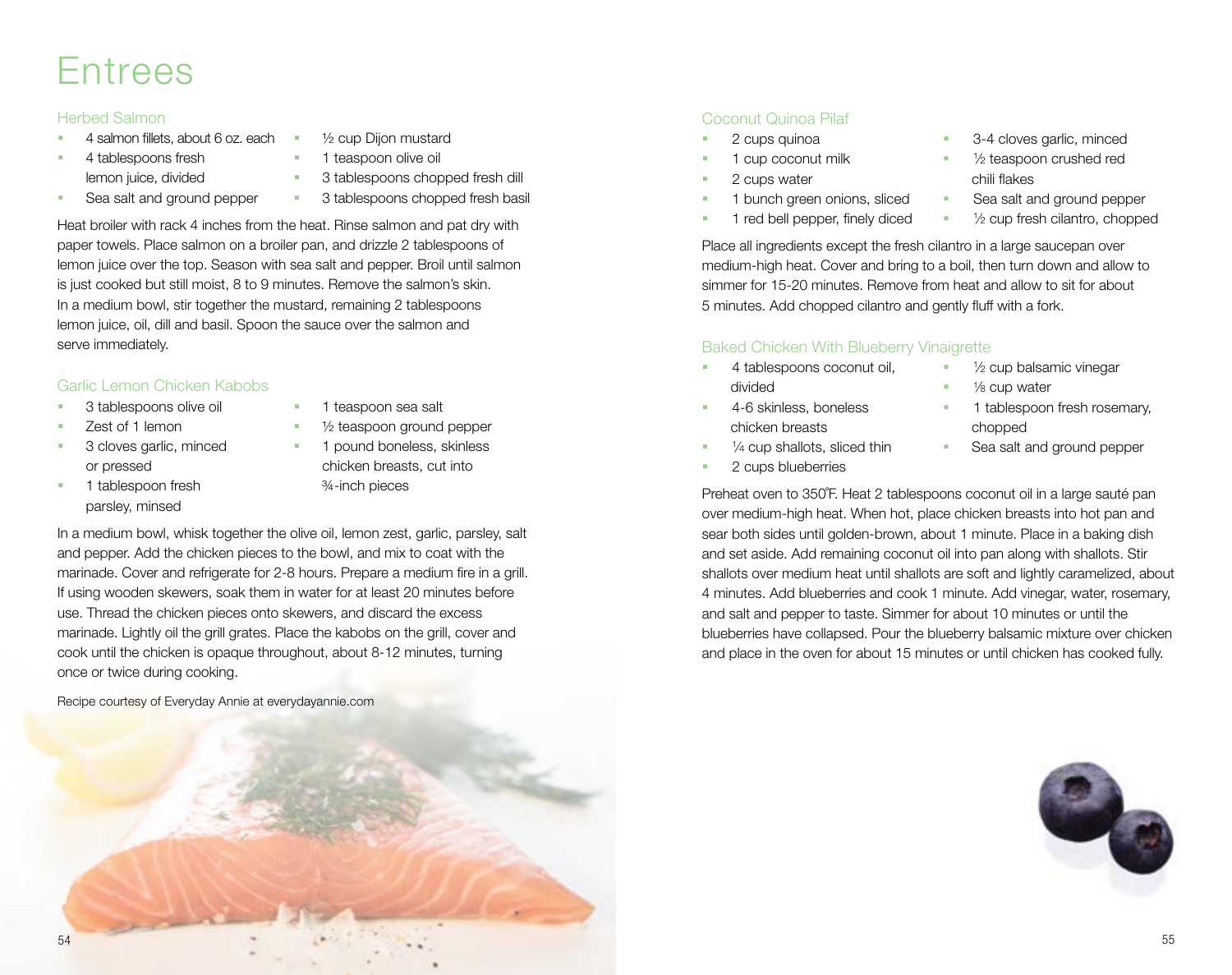

## **Entrees**

#### Baked Fish Fillets With Mushrooms and Tomatoes

- 3 celery stalks, about 8 inches long
- **1** lemon, juiced ■ 1/2 teaspoon ground pepper
- **1** cup fresh mushrooms, sliced 4 medium tomatoes, sliced
	- ¾ teaspoon dill or rosemary **12 ounces Atlantic pollock**
- Preheat the oven to 375˚F. Saute the celery and mushrooms briefly in a few tablespoons of water. Add the dill or rosemary. Arrange the sauteed vegetables in a baking dish. Sprinkle with about half the lemon juice and half the pepper. Place the sliced tomatoes and then the fish on top. Sprinkle with remainder of lemon juice and pepper. Bake uncovered for 35-40 minutes. If necessary, add a slight amount of water to prevent the fish from drying while it bakes. Recipe courtesy of SparkRecipes at recipes.sparkpeople.com

#### Stuffed Whole Sea Bass

- 1 medium whole sea bass, scaled with head and tail intact
- <sup>1</sup> 1 large handful each of fresh basil, flat-leaf parsley, thyme leaves, and coriander leaves
- Olive oil for drizzling
	- 2-3 lemons, thinly sliced Sea salt and ground pepper
- 1 small red chili pepper, chopped
- 1 clove garlic, minced
- $\square$  Limes □ Loquats<sup>\*</sup> Lychees❦ □ Mangoes<sup>®</sup>  $\Box$  Melons, any variety<sup>®</sup> □ Mulberries<sup>®</sup> Nectarines❦  $\Box$  Olives □ Oranges □ Papayas<sup>®</sup>  $\Box$  Passion fruit  $\Box$  Peaches, any variety® □ Pears, any variety<sup>®</sup> □ Persimmons<sup>\*</sup>  $\Box$  Pineapples □ Plums<sup>\*</sup>
	- □ Pomegranates<sup>®</sup>
	- $\Box$  Raspberries
	- $\Box$  Red currants\*
	- $\Box$  Rhubarb
	- $\square$  Sapodillas
	- Sharon fruit
	- $\Box$  Strawberries
	- $\Box$  Tangerines
	- Watermelons❦

□ Fish: deep-sea fish (e.g., salmon, cod or sea bass), not farm raised  $\Box$  Lean red meats: beef (grass-fed), venison or other

 $\square$  SP Complete shakes (with vegetables and/or fruit if desired)

Ensure sea bass is clean inside and out. Preheat oven to 400˚F. Line an ovenproof dish with a double layer of foil large enough that it overhangs so you can wrap the fish. Drizzle with olive oil, and add a layer of lemon slices before adding the fish. Make several shallow slits on either side of the fish, being careful not to hit the bone. Roughly chop the chili pepper, garlic and herbs. Place the herbs within the cavity of the fish along with several lemon slices. Season with sea salt and ground pepper. Top the fish with additional lemon slices, and drizzle with more olive oil. Fold the foil to package the fish, ensuring there is space above the fish for steam to collect. Bake 20 minutes. Remove from bone before serving. Recipe courtesy of bestseabassrecipes.com

Lean meat/fish can be added on day 11. □ Poultry (organic, free-range)  $\Box$  Wild game, any variety

#### **Beverages**

□ Spring water  $\Box$  Herbal tea: organic, noncaffeinated

#### Additional Purification and Post-Purification Supplementation

| Supplement                                                                                                                                       | Amount | Frequency |
|--------------------------------------------------------------------------------------------------------------------------------------------------|--------|-----------|
| Whey Pro Complete                                                                                                                                |        |           |
| Tuna Omega-3 Oil (perles) or<br>Tuna Omega-3 Chewable or<br>Calamari Omega-3 Liquid                                                              |        |           |
| Gymnema from MediHerb                                                                                                                            |        |           |
| ProSynbiotic                                                                                                                                     |        |           |
| Linum $B_6$                                                                                                                                      |        |           |
| <b>General Health</b><br>Daily Fundamentals<br>(Individual packs that contain Catalyn,<br>Trace Minerals-B <sub>12</sub> , and Tuna Omega-3 Oil) |        |           |
|                                                                                                                                                  |        |           |

#### Fruit

These fruits are just a sampling. Keep in mind that you should eat twice as many servings of vegetables as fruits.

□ Apples<sup>®</sup> Apricots❦ Avocados  $\Box$  Bananas  $\Box$  Blackberries Black currants❦ **□** Blueberries **□** Boysenberries  $\Box$  Cherimoyas<sup>®</sup> (custard apples) □ Cherries<sup>\*</sup> □ Clementines  $\Box$  Coconuts  $\Box$  Cranberries, any variety □ Dates<sup>®</sup> **□** Elderberries  $\Box$  Figs □ Gooseberries □ Grapefruit  $\Box$  Grapes, any variety<sup>\*</sup> Guavas❦  $\Box$  Huckleberries  $\Box$ Jackfruit  $\Box$  Jujubes  $\Box$  Kiwi fruit  $\Box$  Kumquats  $\Box$  Lemons

#### Protein Sources

#### Standard Process Purification Protocol Days 1-7

#### Standard Process Purification Protocol Days 8-21

| <b>Supplement</b>                                                        | Amount                  | Frequency    |
|--------------------------------------------------------------------------|-------------------------|--------------|
| SP Cleanse <sup>®</sup>                                                  | 7 capsules              | 3x/day       |
| SP Complete <sup>®</sup> or<br>SP Complete <sup>®</sup> Dairy Free<br>or | 2 tablespoons per shake | $2 - 3$ /day |
| SP Complete® Chocolate or<br>SP Complete® Vanilla                        | 4 tablespoons per shake | $2$ /day     |
| Gastro-Fiber <sup>®</sup><br>or<br>Whole Food Fiber                      | 3 capsules              | 3x/day       |
|                                                                          | 1 tablespoon per shake  | $2 - 3$ /day |

| <b>Supplement</b>                                                        | Amount                  | <b>Frequency</b> |
|--------------------------------------------------------------------------|-------------------------|------------------|
| SP Green Food®                                                           | 5 capsules              | $2x$ /day        |
| SP Complete <sup>®</sup> or<br>SP Complete <sup>®</sup> Dairy Free<br>or | 2 tablespoons per shake | $2 - 3$ /day     |
| SP Complete® Chocolate or<br>SP Complete® Vanilla                        | 4 tablespoons per shake | $2$ /day         |
| Gastro-Fiber <sup>®</sup><br>or                                          | 3 capsules              | 3x/day           |
| Whole Food Fiber                                                         | 1 tablespoon per shake  | $2 - 3$ /day     |

❦ Fresh fruit is a healthy and nutritious food with many vitamins, minerals, phytochemicals, and fiber. Typically the recommendation to eat fresh fruit as your appetite dictates holds true for many people. But if you are above your ideal weight, eliminating higher-sugar fruits may be necessary. It is best to try to use vegetables instead of high-sugar fruits. Also be aware that for some people, fructose consumption may be a problem. Fruits that have a high fructose-to-glucose ratio should ideally be avoided. Therefore for these individuals, fruits with the ❦ by them should be avoided or minimized.

View more delicious & healthy recipes at standardprocess.com/recipes